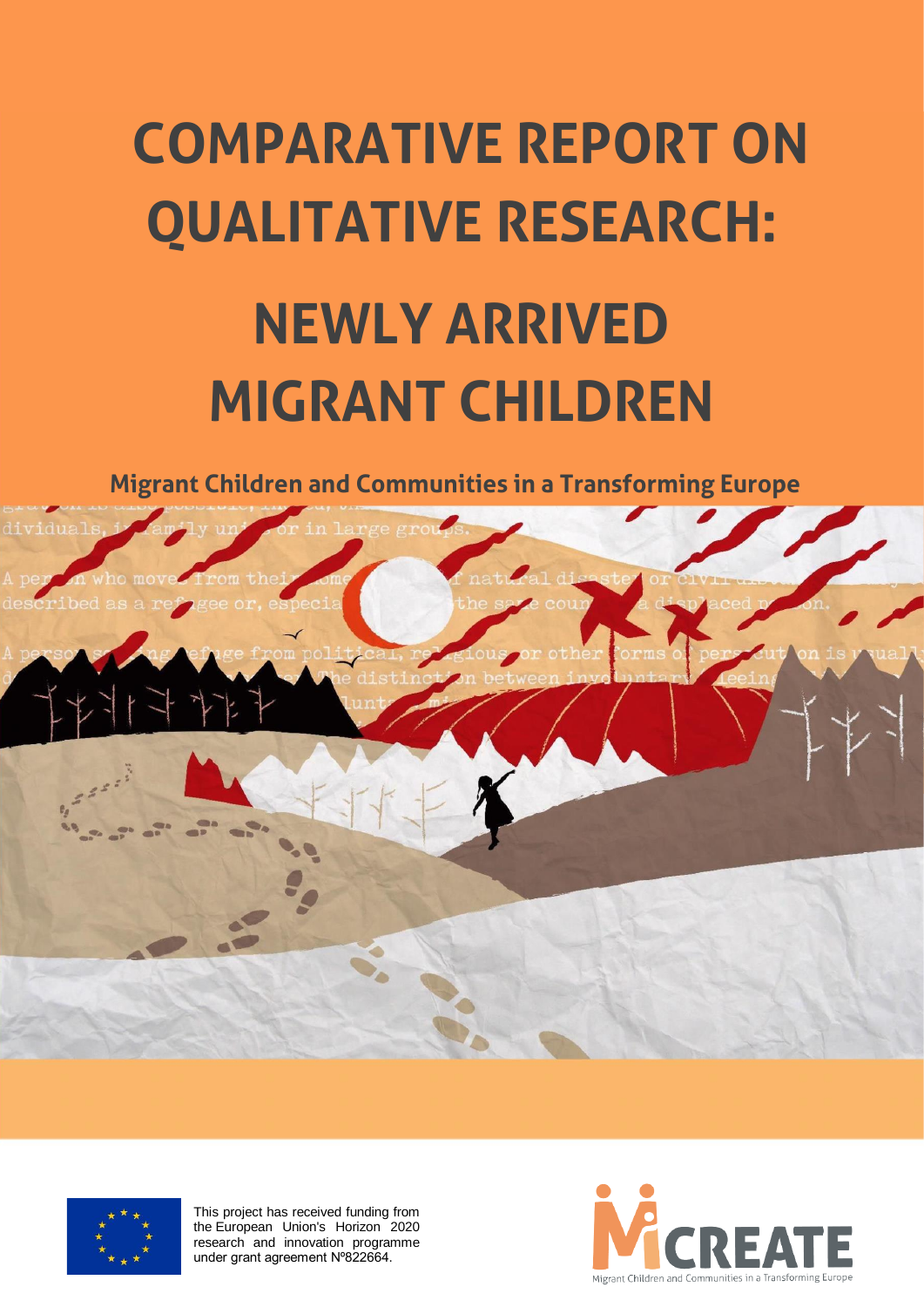The project Migrant Children and Communities in a Transforming Europe (MiCREATE) aims to stimulate inclusion of diverse groups of migrant children by adopting child-centred approach to migrant children integration on educational and policy level. [www.micreate.eu](http://www.micreate.eu/)

Author: Mateja Sedmak

Cover photo by Matej Markovič

Published by Znanstveno-raziskovalno središče Koper Koper, Slovenia [www.zrs-kp.si](http://www.zrs-kp.si/)

First published 2021

©Znanstveno-raziskovalno središče Koper 2021

This publication is copyright, but may be reproduced by any method without fee or prior permission for teaching purposes, but not for resale.

#### **Research partners:**

Znanstveno-raziskovalno središče Koper, Slovenia (ZRS) The Manchester Metropolitan University, United Kingdom (MMU) Centre national de la recherche scientifique, France (CNRS) Mirovni inštitut, Slovenia (MI) Univerza v Ljubljani, Slovenia (UL) Syddansk Universitet, Denmark (SDU) Universitat de Barcelona, Spain (UB) Hellenic Open University, Greece (HOU) Stowarzyszenie Interkulturalni Pl, Poland (IPL) Universitat Wien, Austria (UW) HFC Hope for Children CRC Policy Centre, Cyprus (HFC) CESIE, Italy (CESIE) Udruge centar za mirovne študije, Croatia (CPS) DYPALL NETWORK: Associação para o Desenvolvimento da Participação Cidadã, Portugal (DYPALL) Fakulteta za dizajn, Slovenia (FD)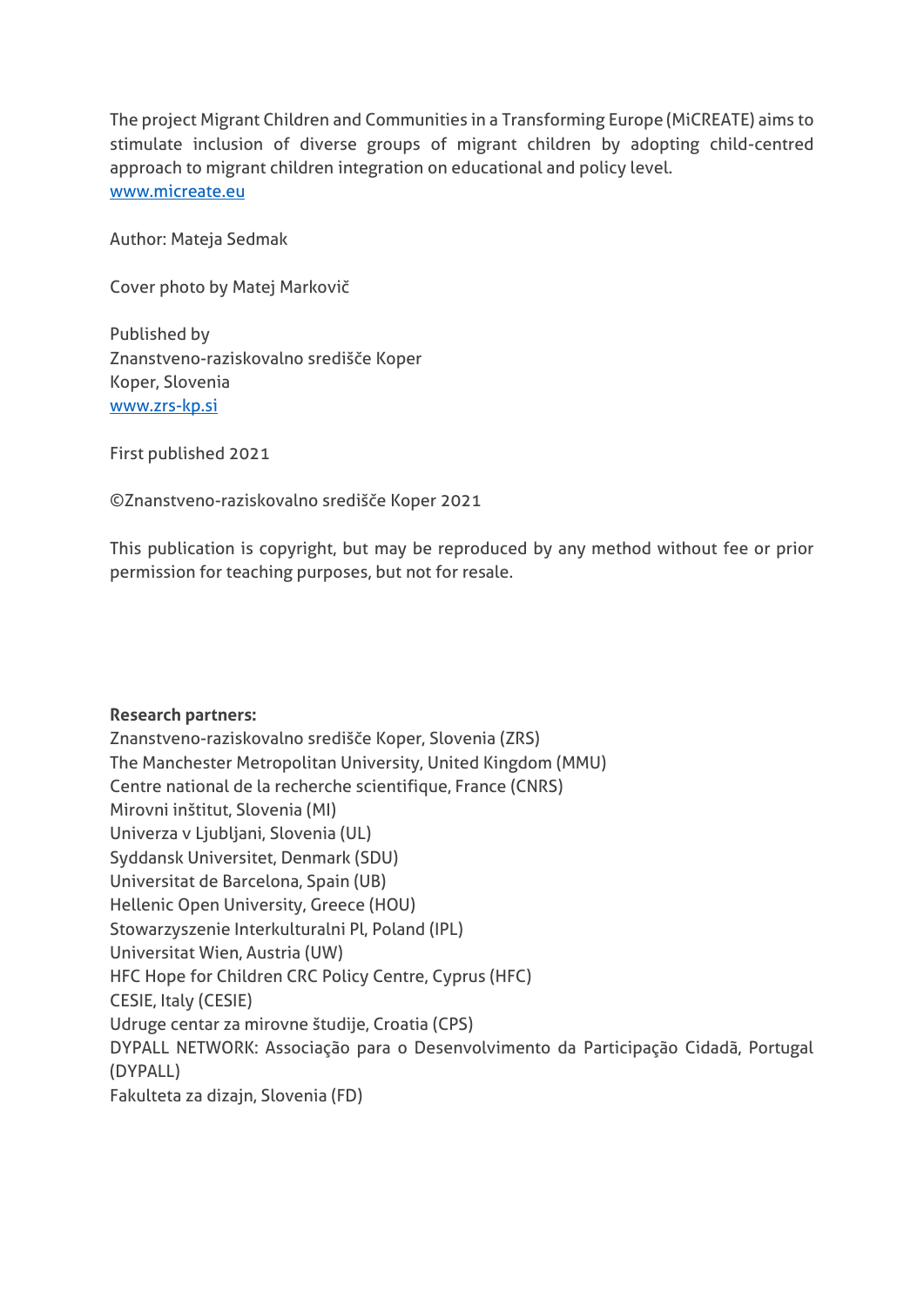# **CONTENTS**

| 2. |                                                                                   |  |
|----|-----------------------------------------------------------------------------------|--|
| 3. | Dynamics and factors influencing the integration process of migrant children 2    |  |
|    |                                                                                   |  |
|    |                                                                                   |  |
|    | 3.3 Conceptualizations of own well-being and life satisfaction 10                 |  |
|    | 3.4. Perceptions about multiculturality and existing models of migrant children's |  |
|    |                                                                                   |  |
|    |                                                                                   |  |
|    |                                                                                   |  |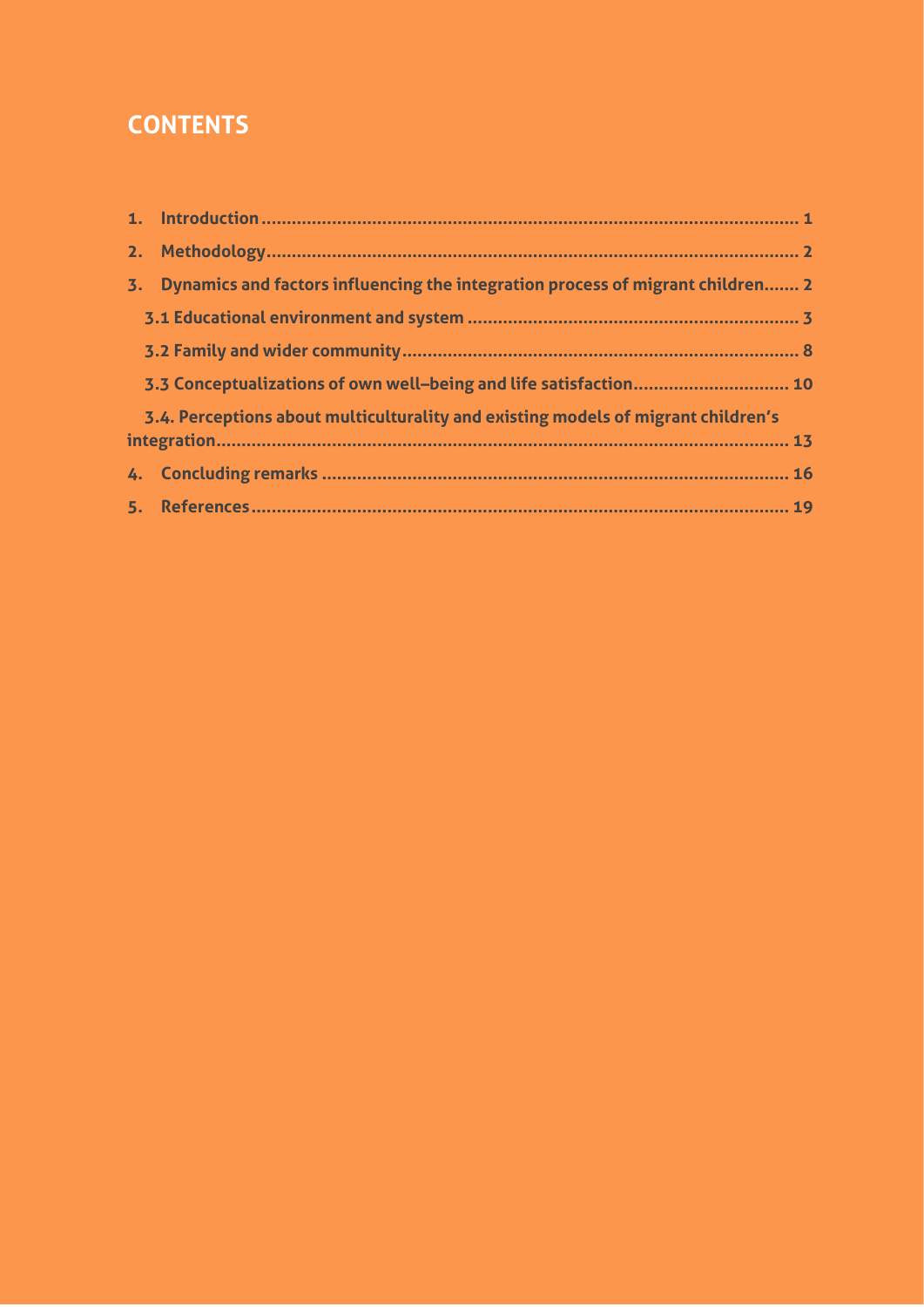![](_page_3_Picture_0.jpeg)

## <span id="page-3-0"></span>**1. Introduction**

This report is part of Work Package 5 'Newly arrived migrant children' and presents the results of Task 5.6 Comparative analysis of data obtained from qualitative research among newly arrived migrant children in six European countries (UK, Denmark, Slovenia, Austria, Poland and Spain). The basis for this comparative report is Deliverable 5.1 'National reports on qualitative research'.

The **overall aim** of the comparative analysis is to identify similarities and differences related to the **integration process of newly arrived migrant children** in different countries/different political, cultural and educational systems and thus to better understand the integration process of newly arrived migrant children as such.

In this report we address **different factors** that seem to be crucial for the **well-being and the integration** process as such from the perspective of newly arrived migrant children (NAM children) in the UK, Denmark, Slovenia, Austria, Poland and Spain. We analyse and discuss how NAM children perceive 1) the school environment, school staff, classmates and friends and what role they play in their overall life, well-being and integration; 2) the (extended) family, migrant's community and local community and what role they play in the integration process and overall satisfaction with life; 3) how NAM children themselves conceptualise well-being, belonging, identity and sense of security and finally 4) how they themselves perceive opportunities and choices regarding the future and how they manage and control their own lives.

The comparative report aims to contribute to a better understanding of migrant children's integration and their needs in the very **first period after arrival in the host country (up to three years after arrival).** In the conclusion, we also take into account some differences in the variables of **age and gender**, where relevant.

In the comparative reports that follow, **the terms 'child' and 'children'** are used most frequently when we refer to the participants in the study, although we are well aware that this may sound inappropriate and inaccurate, particularly in relation to the older group (15- 18 years), and that a different term would be more appropriate when referring to them. This terminological decision arises from the fact that in our field research the integration processes were studied from a child-centred (CC) perspective. The latter is based on the UN Convention on the Rights of the Child. Therefore, the decision to use 'child' and 'children' is primarily analytical and not substantive.

What follows is 1) a short methodological section, 2) the presentation of the results of the comparative analysis and 3) concluding remarks.

In the following, the **abbreviation NAM children** is used to address newly arrived migrant children.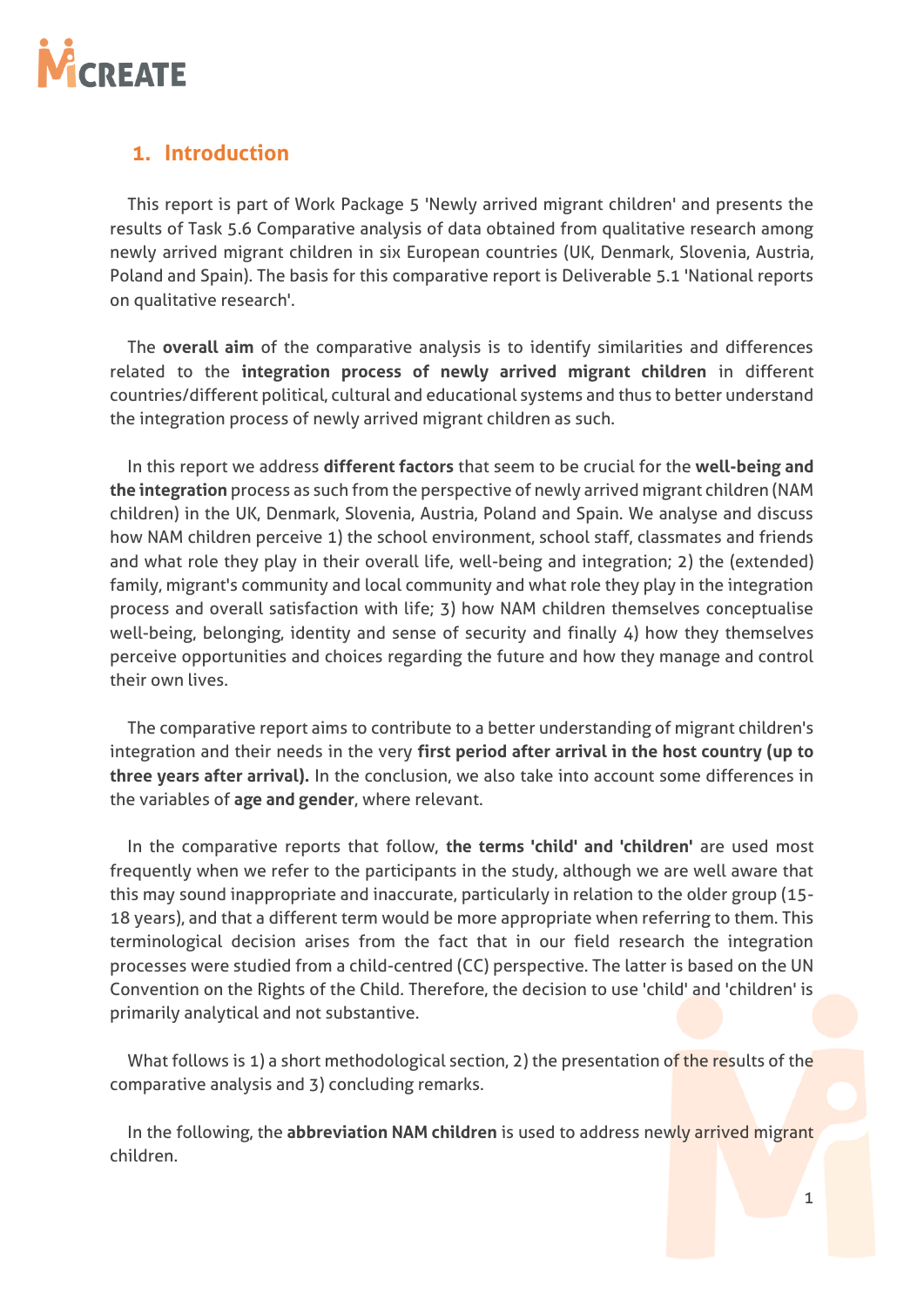![](_page_4_Picture_0.jpeg)

# <span id="page-4-0"></span>**2. Methodology**

The comparative report is based on the findings of research conducted in 49 schools among children and young people aged 10-18 years in six European countries (Austria, Denmark, Slovenia, Poland, Spain and the UK) over several phases with a total duration of approximately 24 months (from September 2019 to September 2021). The fieldwork in the schools was interrupted and extended several times due to the pandemic COVID -19. All schools were selected on the basis of ethnic, religious and linguistic diversity and most of them had already been included in the previous research phases: Interviews and focus groups with teachers, headmasters, school counsellors, etc.

During the fieldwork, we used a mixed methodological approach to obtain different levels of data. This comparative report is based on data collected using a qualitative methodological approach only. In each country/school, data was collected through passive and moderate participant observation, focus groups and autobiographical interviews.

Due to the constraints of the COVID -19 pandemic, some phases of research were conducted online in some countries (interviews), but most fieldwork was conducted face-toface in the schools. The researchers involved in the fieldwork already knew the vast majority of schools and school staff from the previous research phases of WP4 'Educational Community'. However, new schools/community facilities/student dormitories were rarely additionally included in the research, as access to existing schools was restricted due to pandemic restrictions (For more information, see the following reports: Educational Community and School Systems in Slovenia, Educational Community and School Systems in Austria, Educational Community and School Systems in Poland, Educational Community and School Systems in Denmark. Educational Community and School Systems in the United Kingdom, Educational Community and School Systems in Austria).

For more information on the samples, the sampling procedure, the methods used and the general research design, see D5.1 National reports on qualitative research: Newly arrived migrant children.

# <span id="page-4-1"></span>**3. Dynamics and factors influencing the integration process of migrant children**

According to various studies (also presented in: Sedmak, Hernandez, Sancho-Gil, Gornik, 2020), the most important places/actors for the (successful) integration of children and young people with a migration background are, on the one hand, schools, teachers and other educational staff, classmates, peers and, on the other hand, the (extended) family, migrants, religious and local communities. In the following, all mentioned actors and places are discussed as key factors for successful integration as seen from a child-centred and comparative perspective by NAM children who participated in our studies.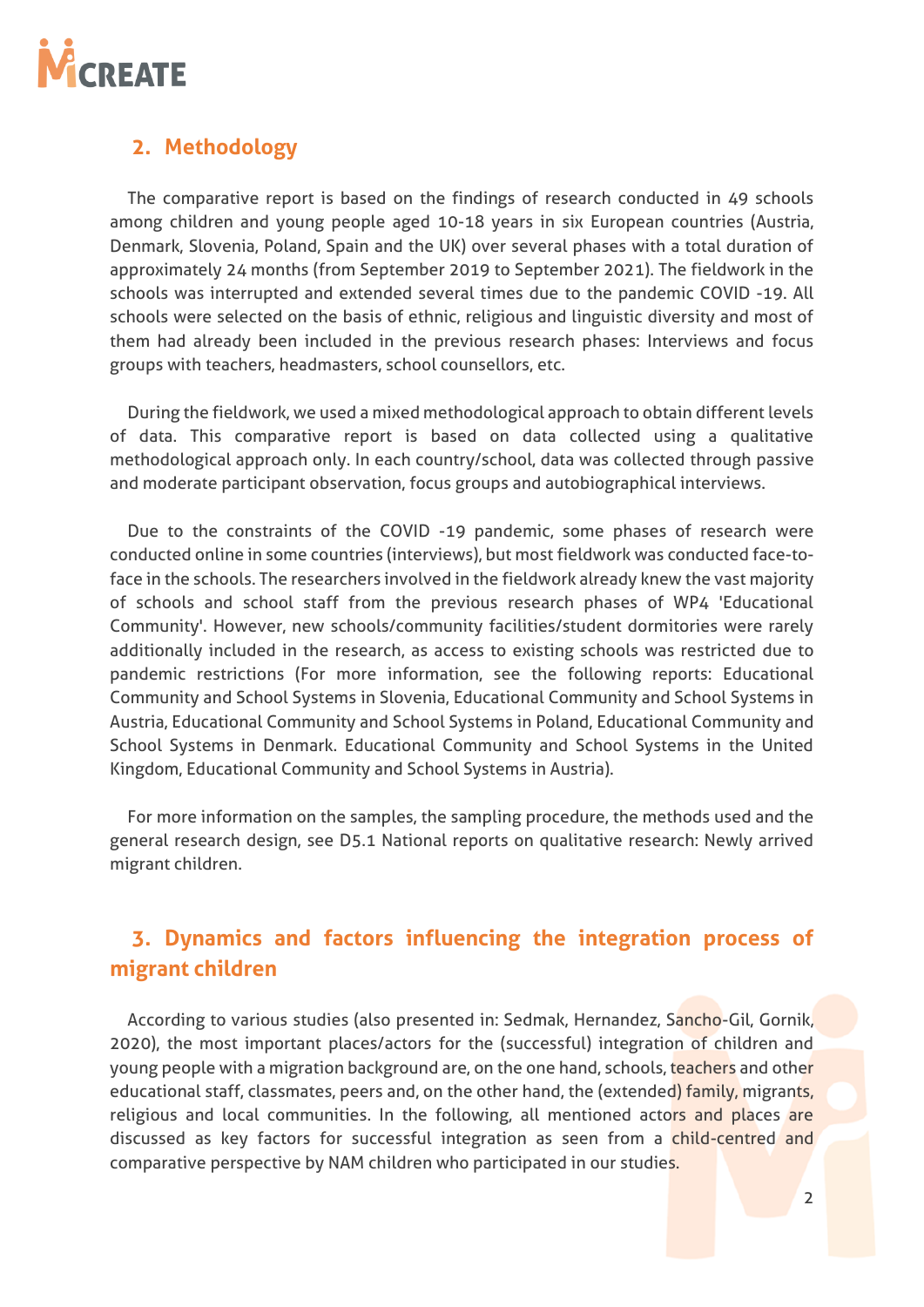![](_page_5_Picture_0.jpeg)

#### <span id="page-5-0"></span>**3.1 Educational environment and system**

#### *Experiences of inclusion in school*

In all the countries studied**, schools** were generally considered by newly arrived migrant children to be **particularly important** in the integration process. Most children spoke positively about their schools, describing them as **welcoming and accepting** places. They express positive views about the process of integration into school and are generally satisfied with their classmates and teachers. The classmates are generally described as friendly and attentive and the teachers as supportive.

At the same time, newly arrived migrant children expressed discomfort, fears and worries before the first day at school or during their first time at the new school. A new environment, new impressions, the lack of friends and difficulties with the language were the main reasons for the worries and fears. The initial stress was overcome quite quickly through open and active interaction with teachers and peers; this reduces feelings of insecurity and discomfort. After initial discomfort, most children in all countries managed to make a friend among their classmates.

In all countries except Denmark (where NAM children are enrolled directly in reception classes), newly arrived migrant children are enrolled in **'regular' classes**. However, also in Austria, in most cases NAM children are enrolled in 'German support classes' because they do not pass the specific German test (MIKA-D). These children attend regular classes for a few hours a day and most of the time in the German support class to learn the German language (and miss other subjects). Sometimes they take part in the so-called 'Welcome Week' before starting school (Slovenia) or in the case of Spain in the Aula d'acollida (in this case NAM children attend regular classes and reception classes for a few hours per week and this can be extended for a maximum of 3 years). In the case of Poland, there are 'welcome classes' which are set up before enrolment but after a short time become part of the regular school community. In the case of **reception classes** (which, as in the Danish case, run for up to two years), the issue of inclusion per se is problematic or more complicated, as the longlasting 'reception classes' emphasise otherness and represent restrictions on participation in the full range of school subjects that are also required for access to secondary education. Reception classes prove to be extremely problematic when they are 'too long'. For example, one boy testified that he has already been in reception class for two years and fears that he will never get out of it. Furthermore, none of the NAM children mentioned having Danish friends. In the Slovenian case, on the other hand, newly arrived migrant children are often involved in various school clubs and extracurricular activities. This is especially true for primary schools and younger NAM children. This is particularly positive from an inclusion point of view, as these activities expand their social networks, enable them to practise the main national language and allow them to make friends from a wide range of classmates, including locals.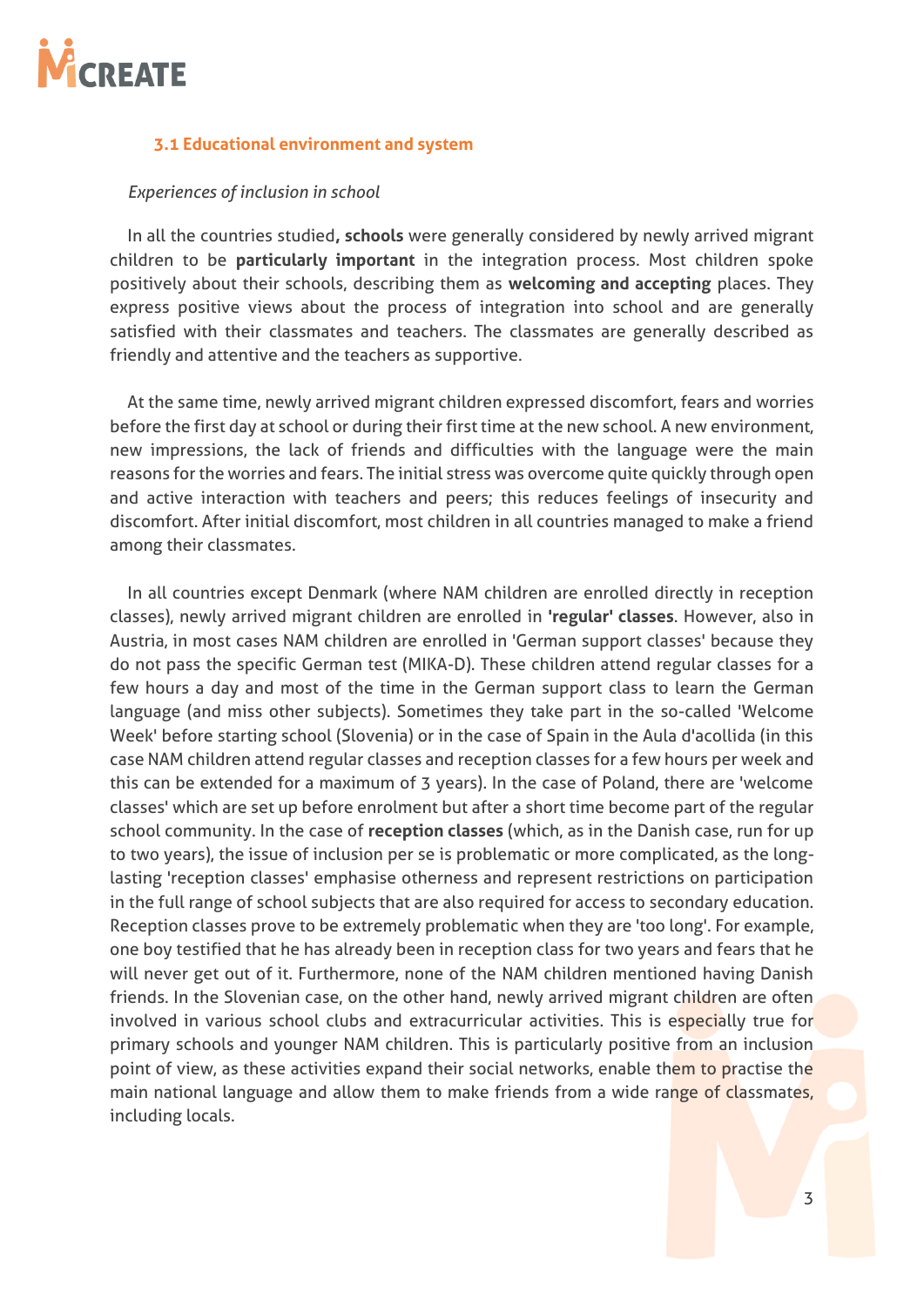![](_page_6_Picture_0.jpeg)

Although most NAM children describe the school environment as very supportive and important for the process of integration into the new/receiving society, some NAM children in all countries also reported experiences of exclusion directly related to the child's migration background, lack of language skills, religion or visual characteristics. Experiences of exclusion are sometimes linked to bullying and stigmatisation and often to other personal (shy, introverted, etc.) or structural factors (lower socio-economic status, etc.). Language and lack of language skills are the most important element for integration and exclusion. NAM children make an active and conscious effort to learn the main national language as soon as possible.

In most countries included in the comparison, newly arrived migrant children see the multiculturalism of schools as an added value. They value the multiculturalism, which allows them to meet children of their own ethnicity, but also children from other ethnic backgrounds. In the case of Spain, Slovenia and UK NAM children explicitly stated that they enjoy learning about different cultures and languages.

While the process of migration and subsequent integration is always difficult, there is evidence that it becomes more difficult the older the children are, as they experience more sadness about migration and uprooting. For this reason, in most cases: The younger the children, the more successful they are in adapting to the education system and the better off they are. In addition, younger children showed more homesickness than older ones: they missed their local and natural environment and cultural objects. Older children more often openly struggled with their parents' decision to move because they had already built strong bonds with classmates and friends there. Moreover, some of them had already established intimate relationships.

As far as school life is concerned, younger students feel more connected to school than older ones. They feel safer at school, express their belonging to their classes more clearly and are generally more accepted by their classmates and teachers than the 14–17-year-olds. Although the younger group is more satisfied with their relationships with peers and teachers than the 14–17-year-olds, they are also more often harassed by their classmates than the older ones.

#### *Language & School language policy and practice*

**Learning the language of the host country** is (also) from a child-centred perspective a **central challenge** for newly arrived migrant children in all countries. This reflects Espin's (2006) perspective on language, which argues that language is one of the **bigge**st obstacles for newly arrived migrants - not only because of vocabulary, grammar and pronunciation, but also because of loss of identity to a large extent. It is also a source of stress and anxiety. The lack of language skills is closely related to socialising, making friends, participating in school life, getting good grades, etc. Newly arrived migrant children are at the same time highly motivated to learn the most important national language as soon as possible. In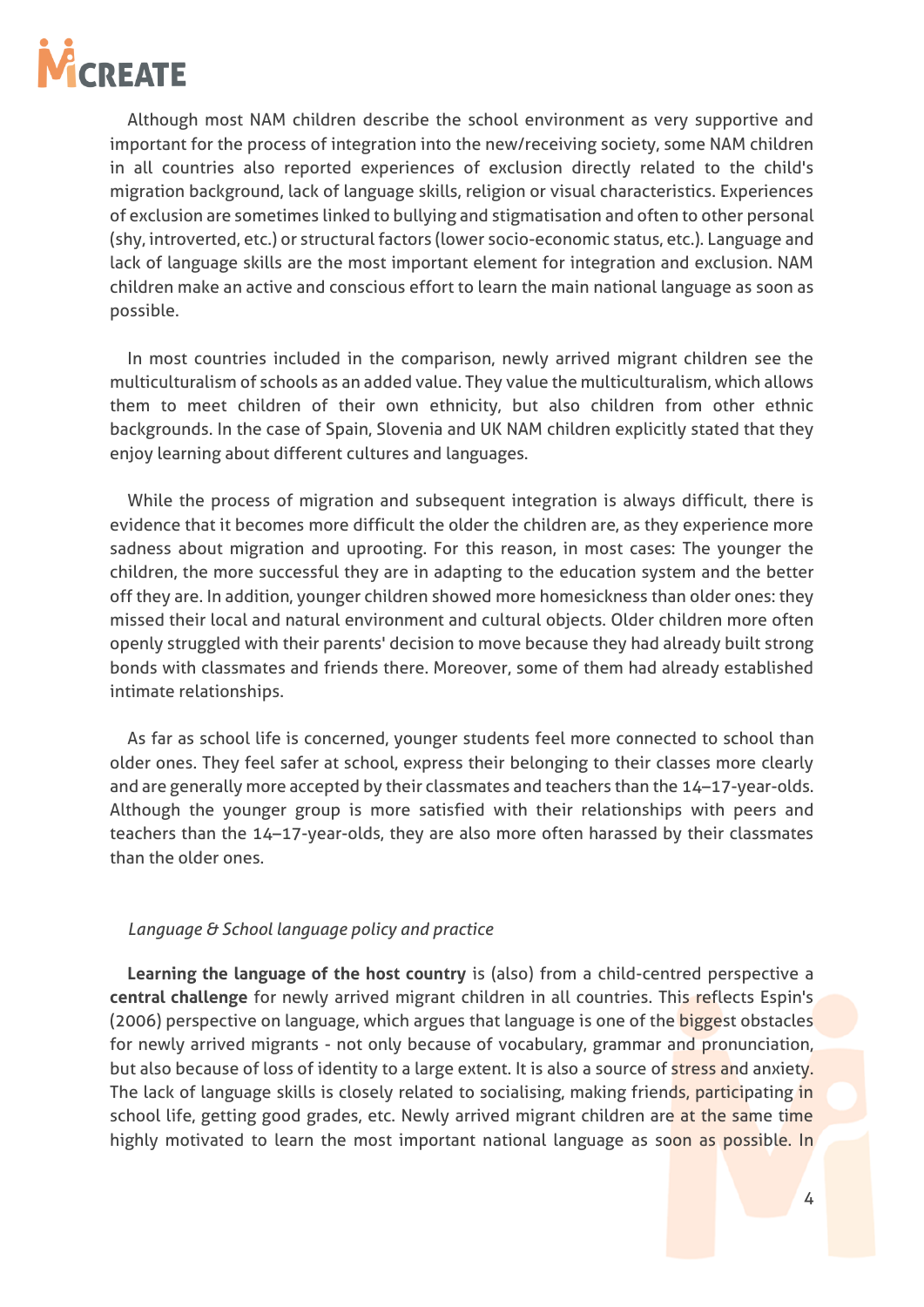![](_page_7_Picture_0.jpeg)

learning the language NAM children experience support and **encouragement from teachers and classmates**.

In Denmark (and also Austria) NAM children are initially separated from other children and have to attend a reception class (Denmark) or German support classes (Austria) to acquire the necessary language skills. In Slovenia, Spain, the UK and Poland NAM children are immediately enrolled in ordinary classes with additional language teaching and support. It is difficult to assess ambiguously which system is better in terms of integration of NAM children. On the one hand NAM children show the positive aspects of a separate reception class, on the other hand the advantages of immediate inclusion in regular classes with additional language support and practise. In any case, the separation from other children should not last too long.

In the different countries NAM children report different language policies and practises that they found helpful in learning the language: a) additional language classes (Slovenia, UK, Denmark, Poland), one-to-one support tutors (UK, Slovenia, Poland), help from pupils with whom they share the same language (Denmark, Slovenia, UK, Austria) help by substitute teacher for NAM children (Denmark, Slovenia). According to Cummins (2001), when a minority language is welcomed at school, it leads to a stronger sense of a self and an improved general academic performance. Only NAM children in Spain have no mention any specific language policy. NAM children at the same time also exposed the restrictions posed by their schools about speaking in their own language whilst at the school setting. However, these practice/expectations differ among the schools and among teachers within the countries as well.

The process of language learning is also determined by other factors such as family socioeconomic status and cultural capital. Some NAM children from Slovenia, Austria and Poland reported that they had received private lessons in Slovenian and Polish in their home country before migrating.

Finally, how much space is given to multilingualism in schools varies from country to country, from school to school and from teacher to teacher. In some cases, children use the main language of their country during lessons, while speaking in their mother tongue in the corridors and outside lessons. In some cases/countries, the mother tongue is exclusively reserved for the family, private environment, while in other cases multilingualism is also present during lessons. Most NAM children appreciate the opportunity to speak in their mother tongue at school as well. Sometimes, however, they feel ashamed and prefer to speak in national language as often as possible.

#### *Peers*

Newly arrived migrant children in all countries reported that peer relationships contributed significantly to their sense of being part of a group and being accepted, but also to their overall well-being. Most of them feared that they would not be able to make friends.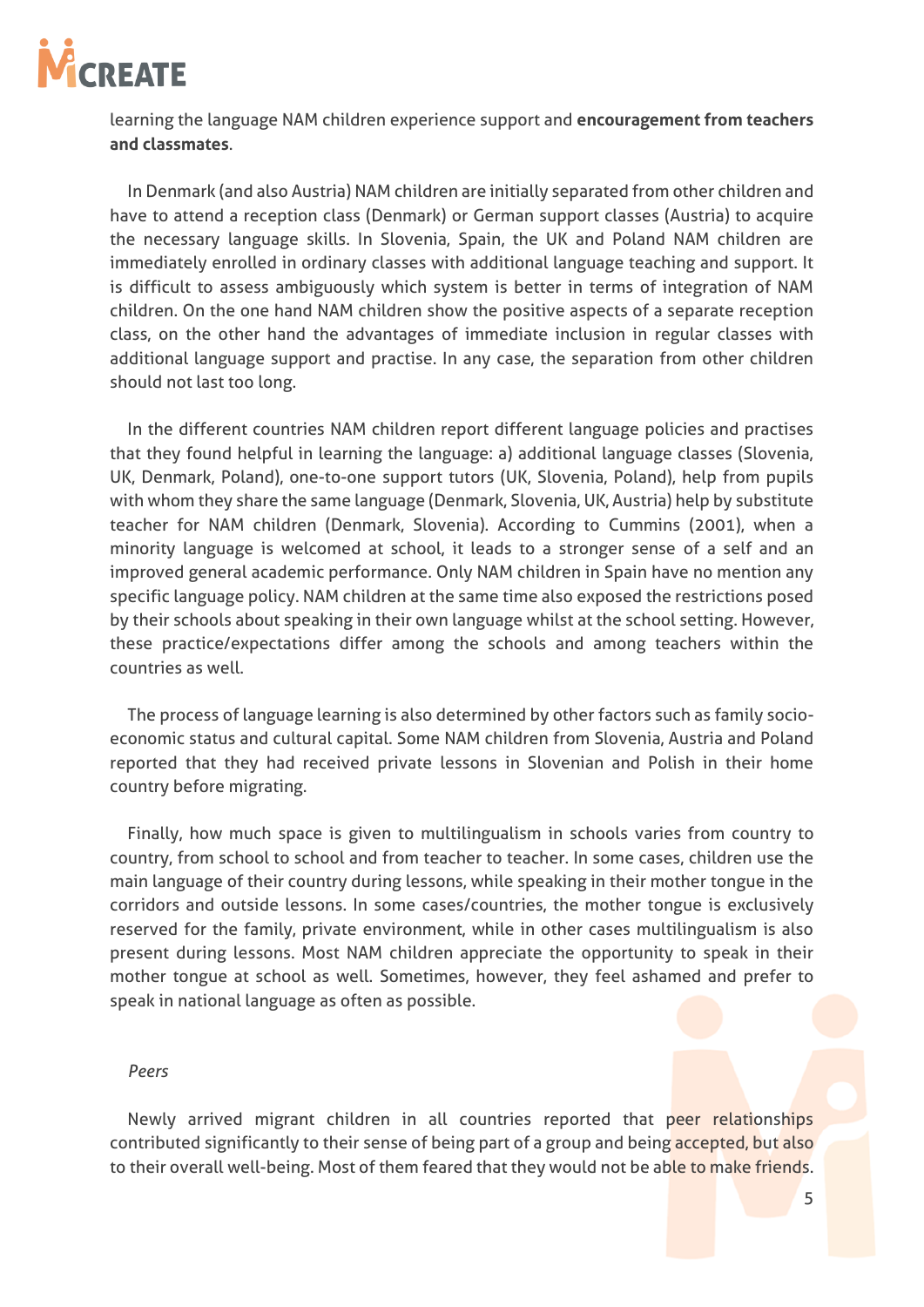![](_page_8_Picture_0.jpeg)

However, it did not take too long for most of them to build close friendships or at least some kind of relationships.

Very often, NAM children first establish contacts and relationships with classmates of the same ethnic and linguistic group and/or with other migrant children (because they have "similar migration experiences" or are admitted to reception classes). However, it does not take long for them to build friendships and positive relationships with children of other ethnic/linguistic backgrounds as well. Again, Denmark presents itself as different due to the separate system - reception classes in most fieldwork schools: here NAM children reported not having Danish friends or relationships with Danish peers (due to language restrictions, also because they do not drink alcohol, etc.). Also in Austria NAM children reported that they lost their friends when they moved to a regular class after learning German and had the problem of making new friends again. Some NAM children (e.g. from Slovenia, Austria) explain that it is important to be open, communicative and self-confident in order to make friends. And that the effort has to be made mainly by NAM children themselves. Extracurricular activities and planned special activities such as excursions also contribute significantly to the social integration of NAM children.

The biggest obstacle to building close relationships with peers for NAM children at the beginning is language. At the same time, however, the stories of most NAM children show that this challenge is overcome quite soon. Moreover, many NAM children state that friends are one of the reasons why they speak the national language so well.

Interestingly, NAM children from our sample rarely reported explicit discrimination and bullying by peers/schoolmates, such events were presented as rare and isolated episodes. However, this could also be related to the fact that they did not want to talk to the researcher about uncomfortable topics.

Literature suggests that a lack of positive peer relationships and attachments contributes to a higher risk of dropping out of school (Eurydice, 2019) and that positive peer and class relationships contribute significantly to the integration process of NAM children (Sedmak et al. 2021). Above all, our child-centred study shows that close schoolmates and peer relationships contribute significantly to the overall satisfaction and well-being of NAM children. Consequently, this led to easier inclusion in the host society.

#### *Teachers/educational staff*

In general, NAM children in all countries have a positive attitude towards their teachers, they see them as helpful, open and supportive. They feel they can rely on them for academic, personal and emotional support. The important role of teachers is recognised especially in the lower grades (primary school). NAM children in all countries recognise the importance of teachers/educational staff for their well-being and inclusion.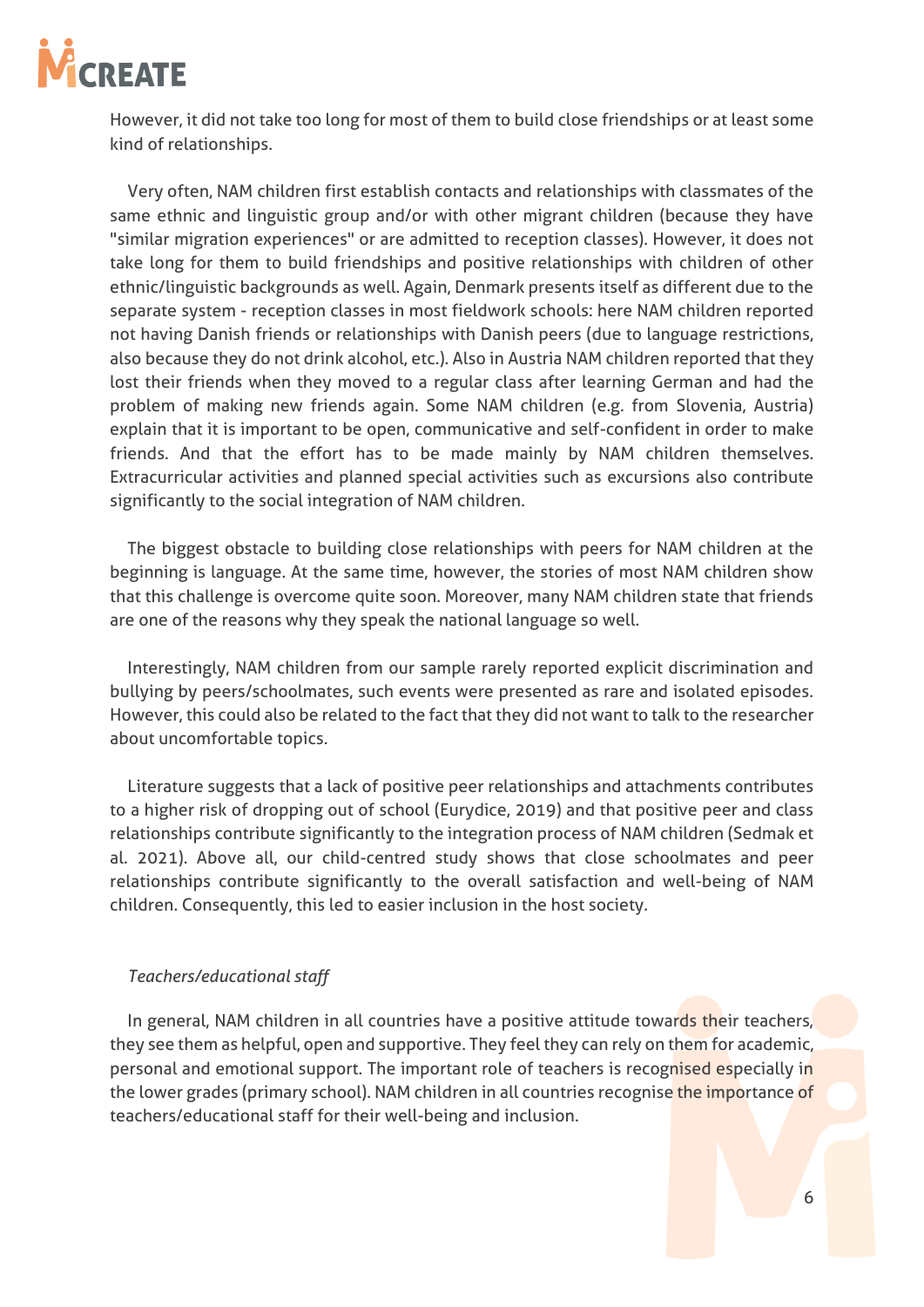![](_page_9_Picture_0.jpeg)

Interestingly, NAM children in most countries made a comparison between teachers in their home country and in the host society. At the same time, NAM from the UK, Slovenia, Poland and Spain find that teachers in host societies are nicer, less serious, more supportive, friendly, respectful and understanding, and that they take more account of children's individuality and opinions. Most of the NAM children prefer the education system of the host society compared to that of their home country. However, they rate it as more demanding.

NAM children from Slovenia and Poland explain that some teachers adapt the learning material and do not punish language mistakes with lower grades.

Despite overall positive opinions NAM children report that some teachers/ members of the education staff are also ignorant and unaware of the special needs and concerns of NAM children. This was particularly noted by NAM children for Austria and Slovenia.

#### *Inclusion and integration practices regarding newcomers*

One of the most important practises and in some cases even the only practise (Denmark) for inclusion and integration is the teaching of the main national language as a 'second' language (additional language teaching). Sometimes language classes extend over the whole school year, sometimes they are more concentrated in the first months. Language learning seems to be most prominent in all schools. However, most NAM children also emphasise the need to learn the main language as soon as possible. What is problematic at this point is that they blame themselves if they do not succeed and take the responsibility for successful linguistic and general integration on themselves alone.

Another widespread and positively evaluated practise is the appointment of buddies/tutors (tutor/buddy system), who help NAM children to easily adapt to everyday school life and learn the national language. The buddy system contributes significantly to a sense of security and general well-being.

Some NAM children from Spain and Slovenia mentioned the reception week or classes as positive (e.g. the welcome days before the official start of school).

In some countries and schools (Slovenia), the NAM children are assigned an additional teacher who provides extra professional help and support.

Rarely are children given the opportunity to present their own language and culture as part of their inclusion in the host society (this practise has been reported in some schools in Slovenia and Poland). However, this is not the case in the UK, where there were children who reported that schools celebrated their cultural events (one child also spoke of the school including his home language through the 'language of the term activity').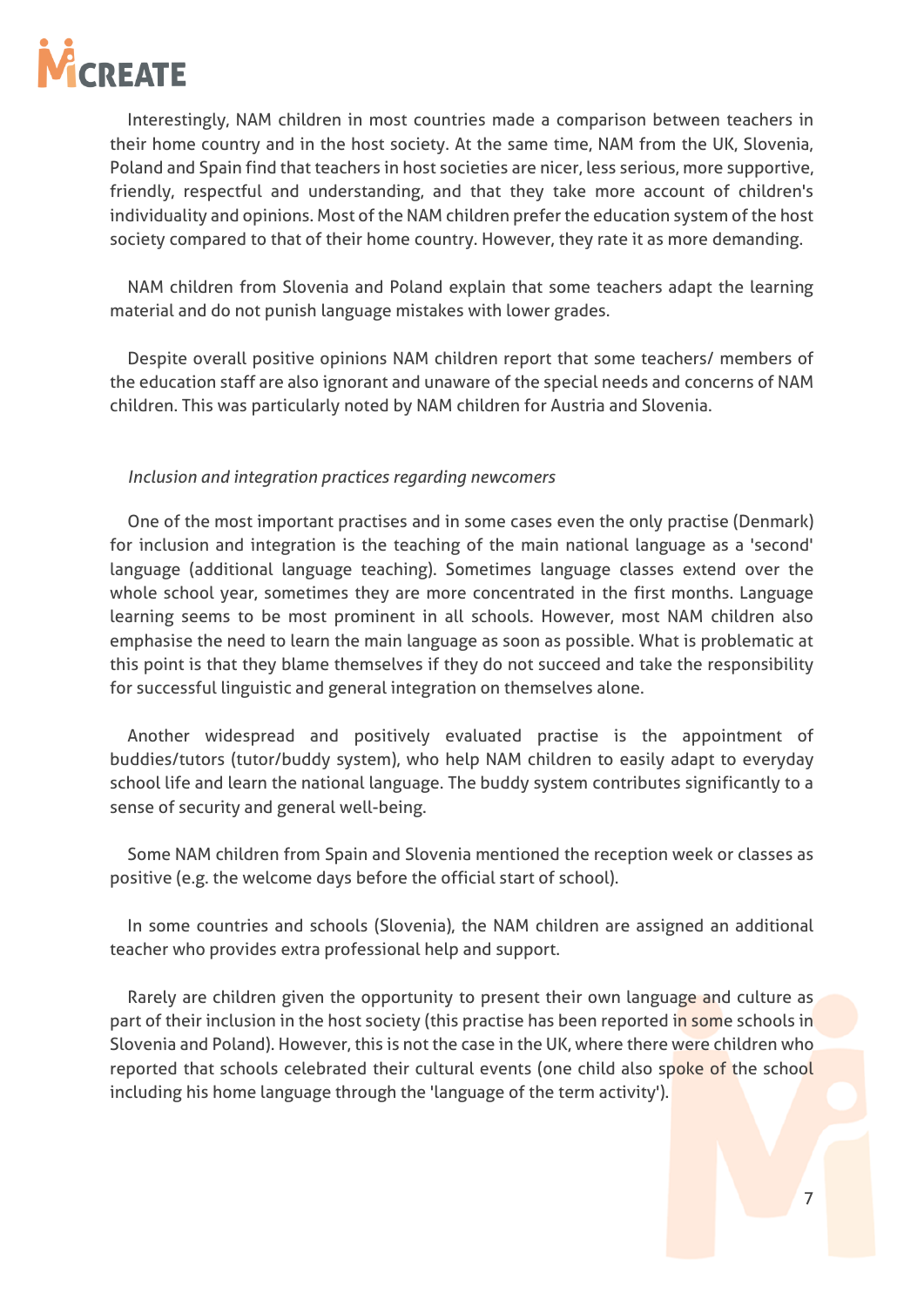![](_page_10_Picture_0.jpeg)

Some schools' libraries are stocked with books in the children's languages and some language teachers have created their own dictionaries and teaching materials for NAM children.

#### *Psychosocial support*

Psychosocial support is rarely mentioned NAM children. When they need help and psychosocial support, they rely on friends and teachers, sometimes on school counsellors/psychologists (UK, Slovenia, Denmark), but most often on parents and extended family, who are the main and most important source of help, support and understanding.

NAM children very rarely (only one child in the UK sample) or never (Slovenia, Austria, Denmark) recall school-based services to support children's mental wellbeing. There are two possibilities: either an apparent lack of institutionalised, systemic and organised mental health support in schools or a lack of information about it among NAM children.

#### <span id="page-10-0"></span>**3.2 Family and wider community**

In terms of belonging, security and well-being, the family plays a key role and can be seen as the most important anchor point (Gryzmala-Kazlowska, 2016).

#### *Family*

Most NAM children migrated to the host society with their parents and siblings or nuclear family. Some of them joined their fathers who were already living in the country to work (family reunification), others were or are still separated, as e.g. the father and one child/sibling are in the host country and the mother and other siblings are still living in the country of origin waiting to migrate. Patterns of family reunification and transnational relationships have been found to influence children's well-being and integration process and to strongly shape their biographies. In some cases (e.g. Slovenia), the fathers moved to a third country to work and returned to Slovenia every weekend and during the holidays. Most of them left behind members of the extended family (grandparents, cousins, aunts and uncles, etc.), but in some cases several members of the extended family moved to the same country and city.

The extended family provides important social, emotional and financial support and a sense of community/belonging. It helps with the adjustment and integration of NAM children and encourages migrant children to better cope with the daily challenges that migration brings. NAM children spent time with cousins and other relatives, participate in religious activities together and maintain cultural habits and the language. The vast majority of children have regular contact with extended family members in their country of origin through phone calls, video chats, etc. Some of them also visit them regularly when possible.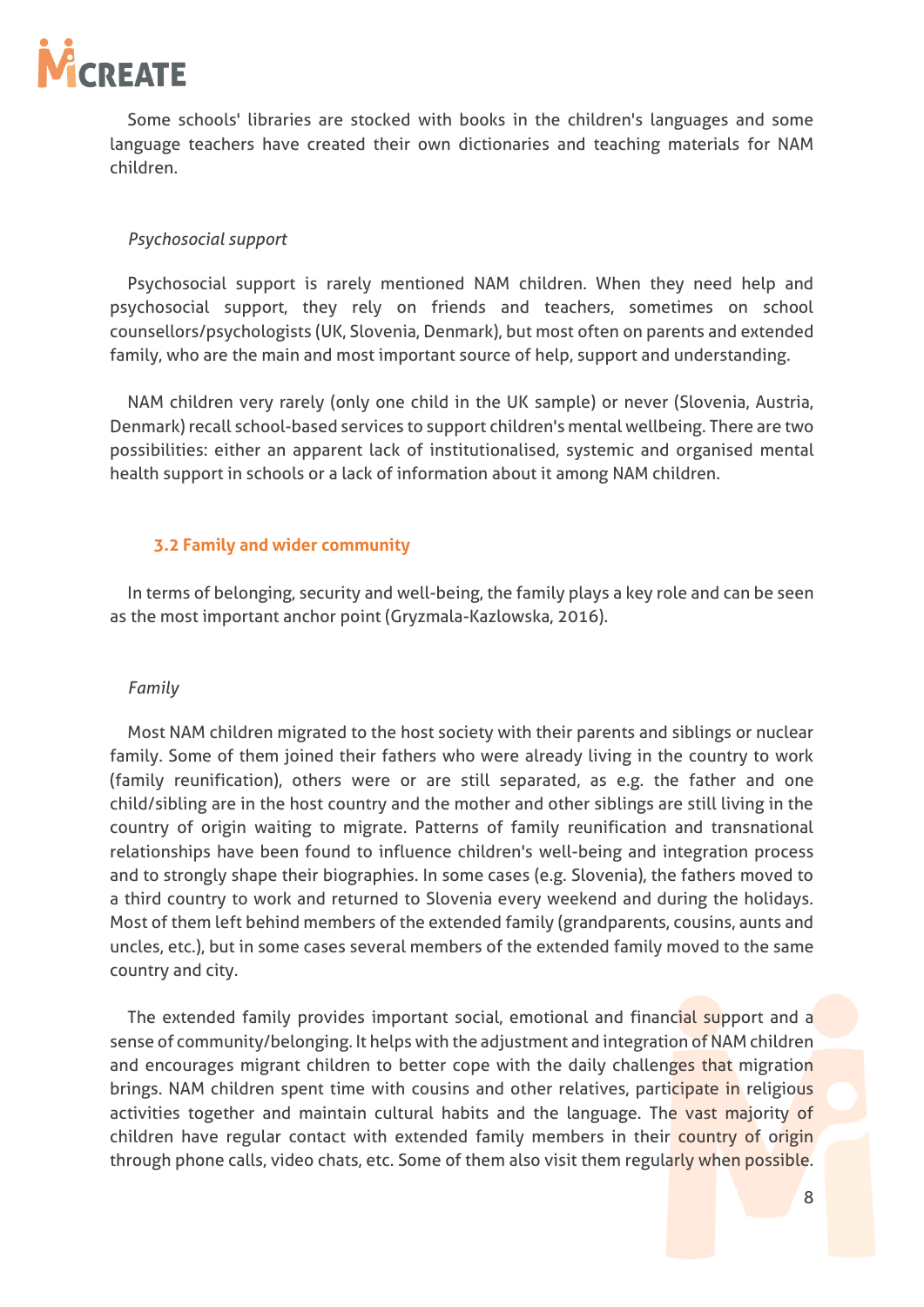![](_page_11_Picture_0.jpeg)

However, the pandemic COVID -19 has made personal visits and travel very difficult. In summary, transnational family ties are an important aspect of the everyday reality of migrant children.

The family was expected to be the most important factor in the well-being of NAM children. The family provides essential social and psychological support, it is the one that migrant children trust most and rely on in situations of discomfort and stress caused by migration. When talking about family, NAM children usually refer to the extended family. The family has a therapeutic function, especially in the first period after migration. Many NAM children find that it is important for them to stick together in the family or extended family and to care for each other. Siblings play an important role in playing and supporting the education of younger brothers and sisters and in the integration process as such. Some of the children refer to their sisters and brothers as 'my best friends'.

In the case of Poland is worth mentioning the numerous cases of NAM young people who are accommodated in the dormitories without families and participate in the vocational trainings. They report particularly warm relations with the teachers and dormitory staff, which constitute a kind of 'family relationship'.

#### *Migrant community, religious community*

In terms of religious community, we observed a marked duality depending on the country: NAM children from the UK and Slovenia described religion as a very important anchor, giving them a sense of belonging, purpose, hope and peace. Muslim children reported going to the mosque to learn Quran and Arabic, Orthodox children celebrate Slava and attend the Orthodox church, Sikh children go to the Gurduara and Christian Romanian children attend Christian mass. These children expressed that they are happy to be able to practise their religion without restrictions. They participate in religious festivals (UK) and enjoy celebrating religious holidays at home with extended family and friends, eating traditional food and playing traditional games, etc. (UK, Slovenia).

On the other hand, NAM children from Spain, Denmark, Austria and Poland did not mention or some of them rarely mentioned (practising) religion or the importance of religion in their lives. The sparse mention of religion may indicate either that religion does not play a big role in their lives or that they do not dare to talk about religion (as a private matter) at school.

In relation to the migrant community, NAM children from the UK and Slovenia reported that some migrant families live in areas with a higher proportion of migrants from the same ethnic background. This is particularly true in the UK, as the children involved in the study lived in a large city. This allows for easier adjustment and a sense of acceptance and belonging in a new environment, but can also lead to spatial and social segregation, stigmatisation and alienation in the long term. The children reported that cultural similarity and shared migration experiences help them to better adjust and socialise in their own migrant community.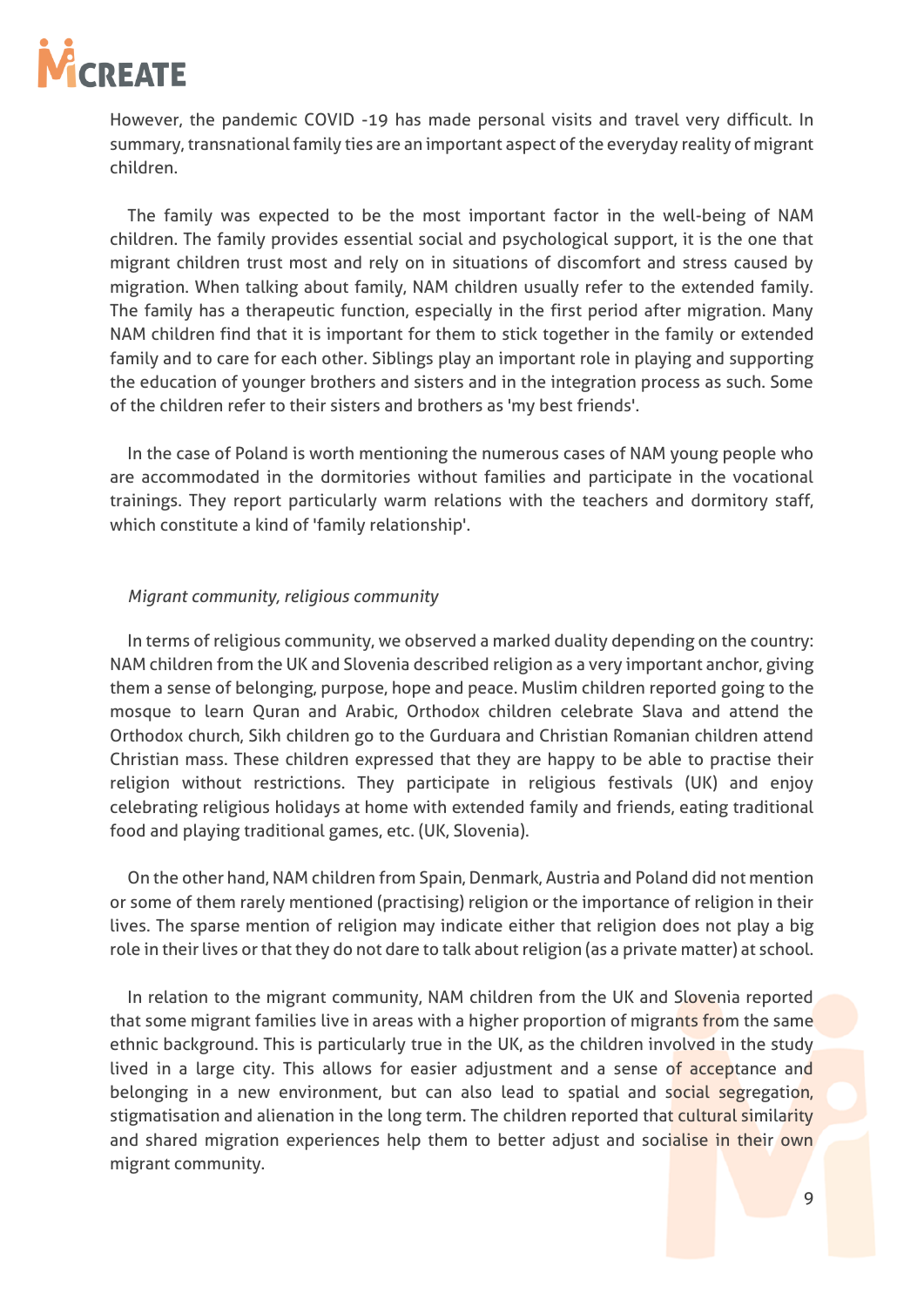![](_page_12_Picture_0.jpeg)

#### *Local environment*

The local environment proved to be an important factor in the lives of some NAM children (UK, Denmark, Slovenia). The immediate local environment gives NAM children a sense of security and belonging. This is especially important for the children who come from completely different countries. The local environment is where school and extracurricular activities and jobs take place, places to relax, go for a walk, ride a bike or be with friends. Children sometimes tend to compare the local environment of the country of origin with that of the host country. In Spain (urban areas), children reportedly spend much of their free time at home or sporadically visit other parts of the city or participate in organised activities such as 'casals' (for children of lower socio-economic status).

#### <span id="page-12-0"></span>**3**.3 **Conceptualizations of own well–being and life satisfaction**

In this section we address how NAM children themselves conceptualise their life satisfaction and well-being, what is important to them, what makes them feel happy and secure. We also address the issue of NAM children's identification and belonging and finally their self-perceived opportunities and future prospects.

#### *Self-perceived well-being and life satisfaction*

The well-being of migrant children is an important indicator of integration into mainstream society in a child-centred sense (Gornik, 2020:537). Many NAM children, especially in the UK and Slovenia, reported being happy overall and living a good life. Key factors contributing to overall happiness and well-being are family, friends, school/classmates, leisure activities and local environment/community. Strong friendships and being with family are most important for NAM children and young people to feel happy and satisfied with their lives. Conversely, a lack of friends, loneliness, separation from family or some family members and the absence of important places in the country of origin have a negative impact on the overall well-being of NAM children. In addition, some children (Denmark, Spain) note that the lack of friends nearby also reduces overall satisfaction with life. Some children (Denmark) mention a good education and nature as factors contributing to well-being.

Well-being is closely related to migrant status and the integration process. Being new in the country, the first day at school, consequently not having friends and not knowing people causes stress and anxiety and lowers children's well-being. However, once NAM children are able to interact successfully with their peers and form bonds of friendship, overall satisfaction and well-being increase. Children report feeling more connected to the new place, that they belong, that they are a part of it, which positively influences the inclusion process.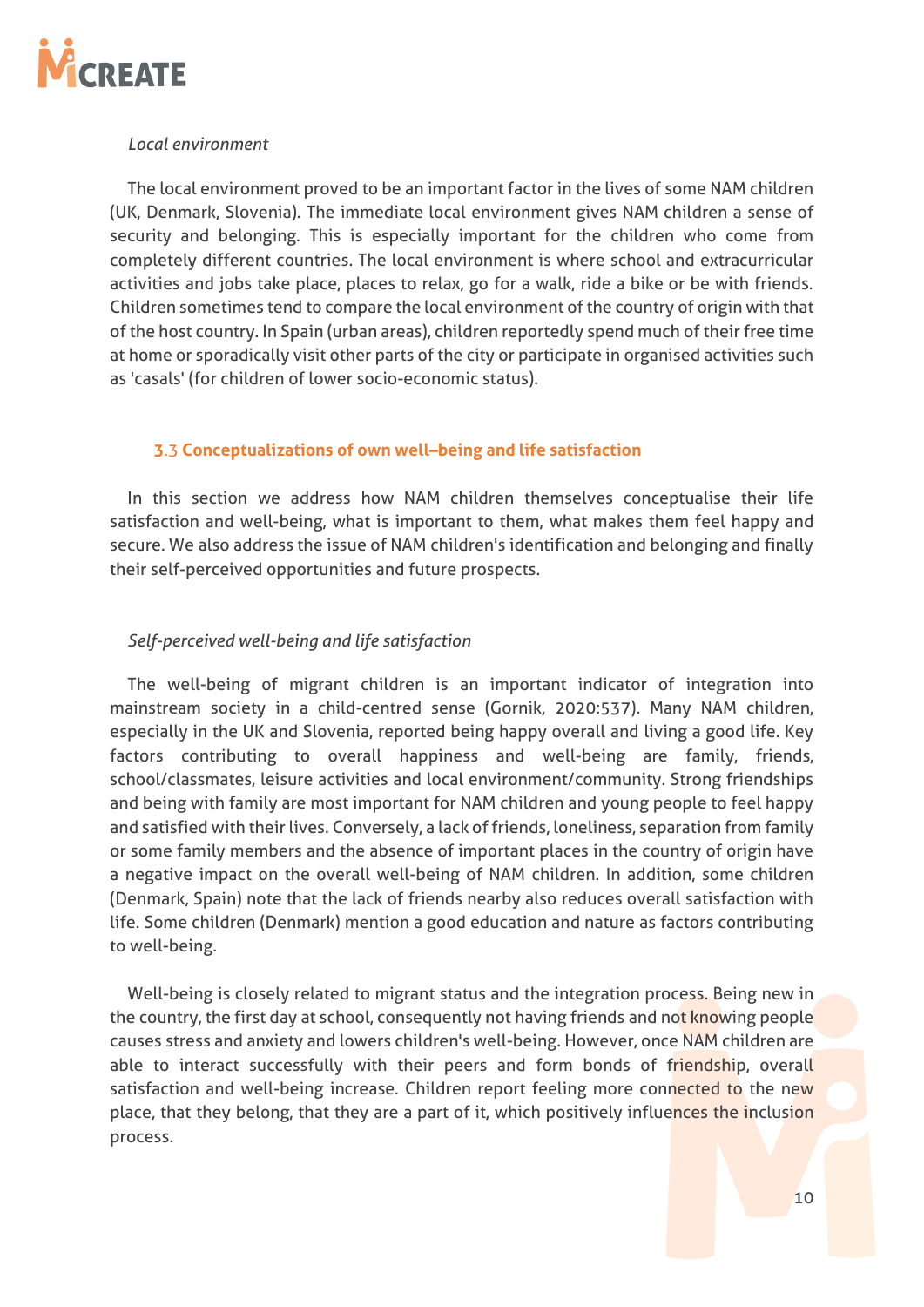![](_page_13_Picture_0.jpeg)

In Austria, children report that fulfilling certain norms and skills contributes to their wellbeing: being patient or punctual or learning the German language quickly, being socially engaged make NAM children feel good; also playing video games, football, listening to music, etc.

The Polish case study also shows that the well-being of newly arrived migrant children is also strongly related to the socio-economic status of the family.

In terms of age difference, the younger cohort group aged 9-13 is slightly more satisfied with life in general than students aged 14-17. Younger children were more likely to report that they are positive about the future, satisfied and feel supported by their families than older children. As for academic stress, children from the older group were more likely to report it.

#### *Identification and belonging*

As expected, NAM children usually have double or even multiple cultural, linguistic and ethnic identifications and affiliations. As a result of transnational migration, their feelings of identification and belonging sometimes span several countries. Being newly arrived means having strong memories and ties to the country of origin and consequently NAM children tend to identify more with the country of origin than with the host society, which was particularly evident in a case from Spain and Slovenia, while children in the UK (with more diverse migration pathways) sometimes identify more with the countries where they have previously resided and not necessarily with the country of their ethnic origin.

Identification is strongly linked to family culture, language, religion, food, etc. Some children identify more with the religious community, others with the culture or language. Language is often highlighted as an important anchor and element of identification, in the sense of 'when I learn the main language of the country, I start to identify with the host society' or vice versa: 'the mother tongue helps to maintain the connection/identification with the country of origin'. Children who feel more accepted in the host society develop a sense of belonging to the host society earlier.

Interestingly, few Ukrainian children in Poland state that 'it is too early to decide on their identity and that more life experience is needed to decide on national identification'.

As important factors for the general sense of belonging and personal identity, NAM children cite friends and friendships, family, school and school life.

#### *Feelings of safety*

Feeling safe has a big impact on well-being. NAM Children who explicitly talked about their personal feeling of safety mostly stated that they felt comfortable and safe.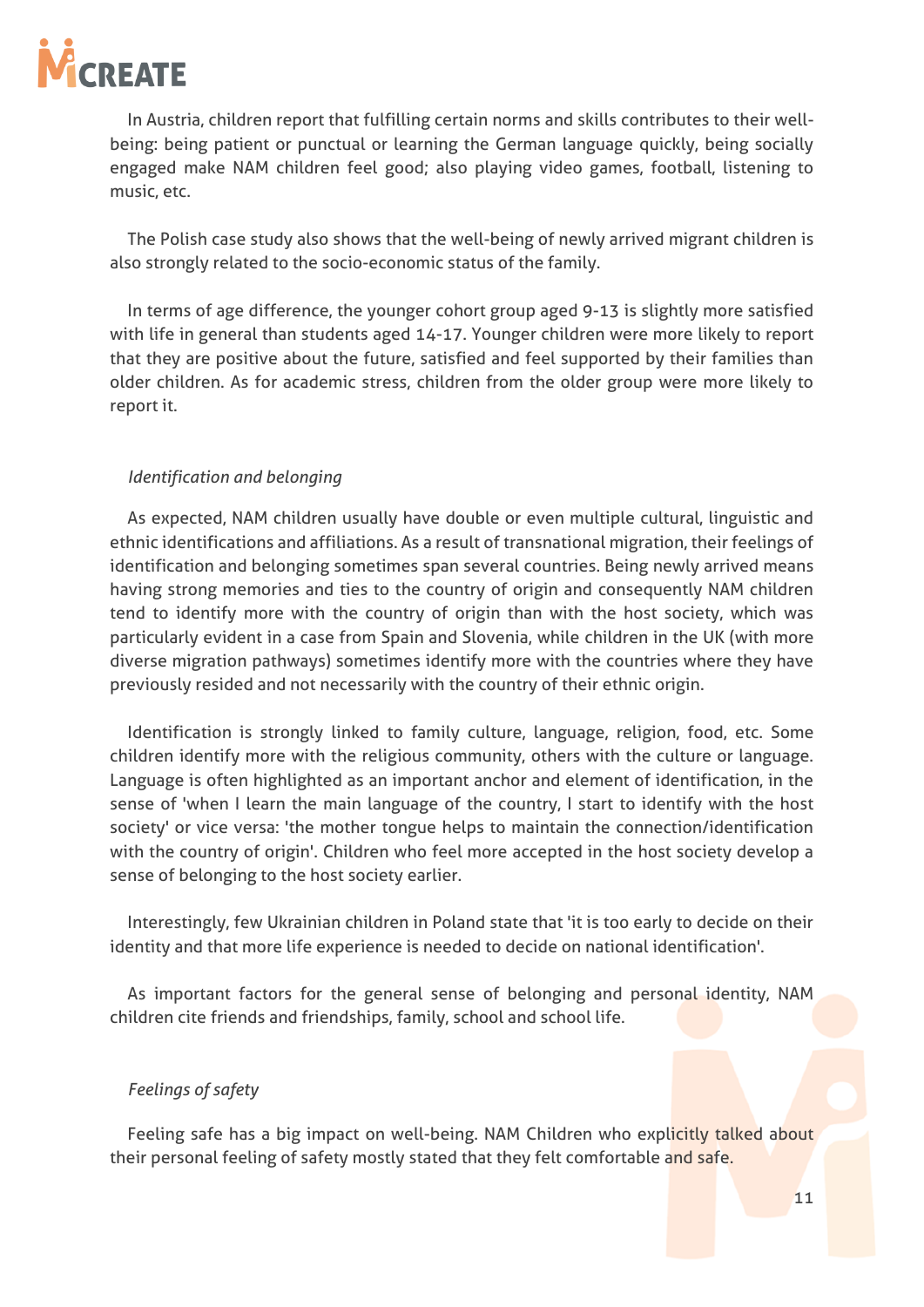![](_page_14_Picture_0.jpeg)

The feeling of safety is constructed in comparison to the country of origin and most children stated that they feel safer now in the host country (no war, lower crime rate, economic prosperity, social security, physical safety, etc.) than in the country of origin.

The feeling of safety is positively influenced and linked to family, friends, school/teachers and neighbourhood. School in particular is a welcoming and safe place. The multicultural local environment and the migrant community also have a positive effect on the feeling of safety.

On the other hand, the feeling of safety is negatively influenced by the potential risk of leaving the country (e.g. because of Brexit), concerns about legal status, harsh immigration policies, racism, general uncertainty about the future and currently also by the pandemic COVID -19. Some children also mentioned very concrete and individual incidents such as violence in nightclubs, football hooligans, etc.

In terms of gender, the feeling of safety was addressed in relation to some urban areas, with girls stating that they are sometimes afraid of some areas in their neighbourhood or of walking alone, while boys did not express similar concerns.

#### *Self-perceived opportunities, choices and feeling of control over their own life and future*

The vast majority of NAM children from all countries state that moving to the host country is a chance for them to have **better opportunities and a better future, an 'upgrade'**. A significant number of children also express that their parents moved to the country because of them, to secure better educational, work and life opportunities for the children, so they feel that they should work hard at school and succeed in life. In Poland, on the other hand, few children have mobilised the family to emigrate to Poland (which probably reinforces the feeling of control over their lives and futures). Most children also see themselves as adults in the host country and only a minority dream of moving to a third country (but not to the country of origin!).

Children generally perceive the host country as a place of greater freedom, more open opportunities, better educational and professional opportunities, a place where they have more options and opportunities (in Denmark this is also explicitly expressed with the words "democracy as a chance to participate and engage in society").

The children see education as the most important means to achieve what they want and are highly motivated to study hard and continue their education at the highest level. Some children placed in reception classes in the Danish case, on the other hand, express that they have less control over their educational path and life and feel that they are stuck in the system and have fewer options and opportunities compared to children from regular classes. This is especially true for the older group aged 14-17. Many children see the acquisition of the main national language as a means to a good job and better opportunities for the future.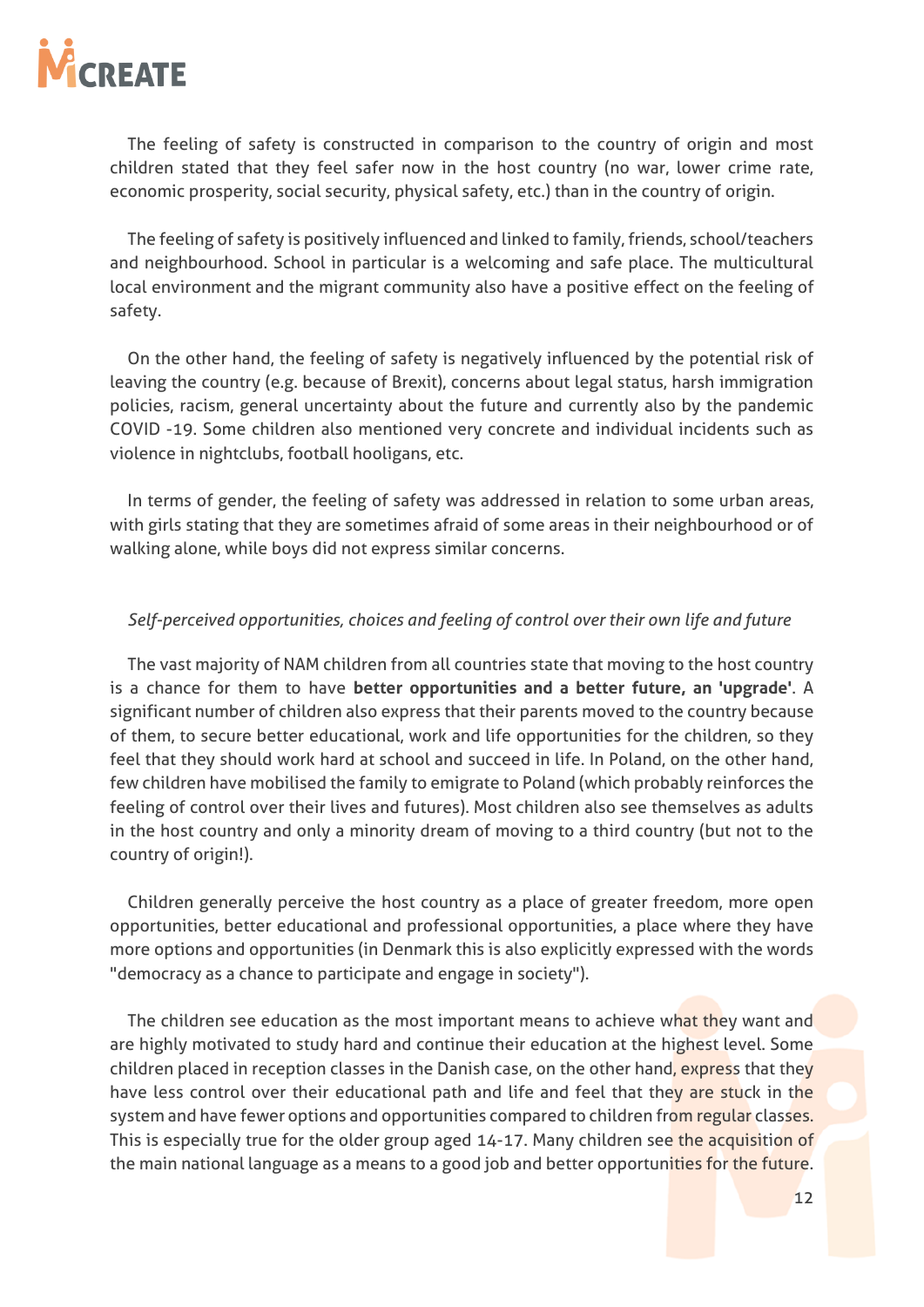![](_page_15_Picture_0.jpeg)

At the same time, they are highly motivated to learn the language as quickly and as well as possible.

The children have different and often high career aspirations: doctors, lawyers, dentists, chemists, professional athletes, translators, bodyguards, beauticians, hairdressers, policemen, car mechanics, etc.

In **terms of gender**, NAM girls sometimes state that they have a sense of greater autonomy and control over their lives in the host country. But at the same time, they are also stuck between the possibilities of the new country and the expectations of the family (specifically in choosing a groom and getting married; also in terms of education).

In summary, most NAM children have a positive vision of the future and imagine it as a pleasant life with a recognised profession. We can also take this as an indicator of the children's well-being.

As far as **age differences** are concerned, the older group has a somewhat clearer and more straightforward idea of their future. Most of them know what career they are interested in (e.g. becoming a professional athlete or owning a business) and, more importantly, they believe that everything depends on their will and effort. They believe that hard work, academic success and higher levels of education will provide stability and success in life.

In **terms of gender**, stronger expectations are placed on girls in terms of appropriate behaviour, dating and marriage. For example, several Albanian Muslim girls in Slovenia in the older age group reported that arranged marriages and the expectation to marry in the group had a negative impact on their well-being. In addition, boys from more traditional migrant communities enjoyed more freedom of movement and choice than girls from the same ethnic community.

### <span id="page-15-0"></span>**3.4. Perceptions about multiculturality and existing models of migrant children's integration**

#### *Perception regarding equality, intercultural dialogue, integration*

Overall, the NAM children cultivate a positive attitude towards equality, religious and cultural diversity and intercultural dialogue. They often show an open interest in learning more about other cultures and languages. Diversity seems to be interesting for them. At the same time, they also find that they do not like intercultural conflicts and wars. They consider them 'not necessary'. For NAM children it is 'normal' to have a multicultural school environment. NAM children express that they do not accept racism and state that 'we are all human beings' and 'we should know the person before we judge them'. NAM children understand migration as a search for a better and safer life.

Some NAM children express understanding for the irritation and intolerance of locals towards migrants because there are so many of them.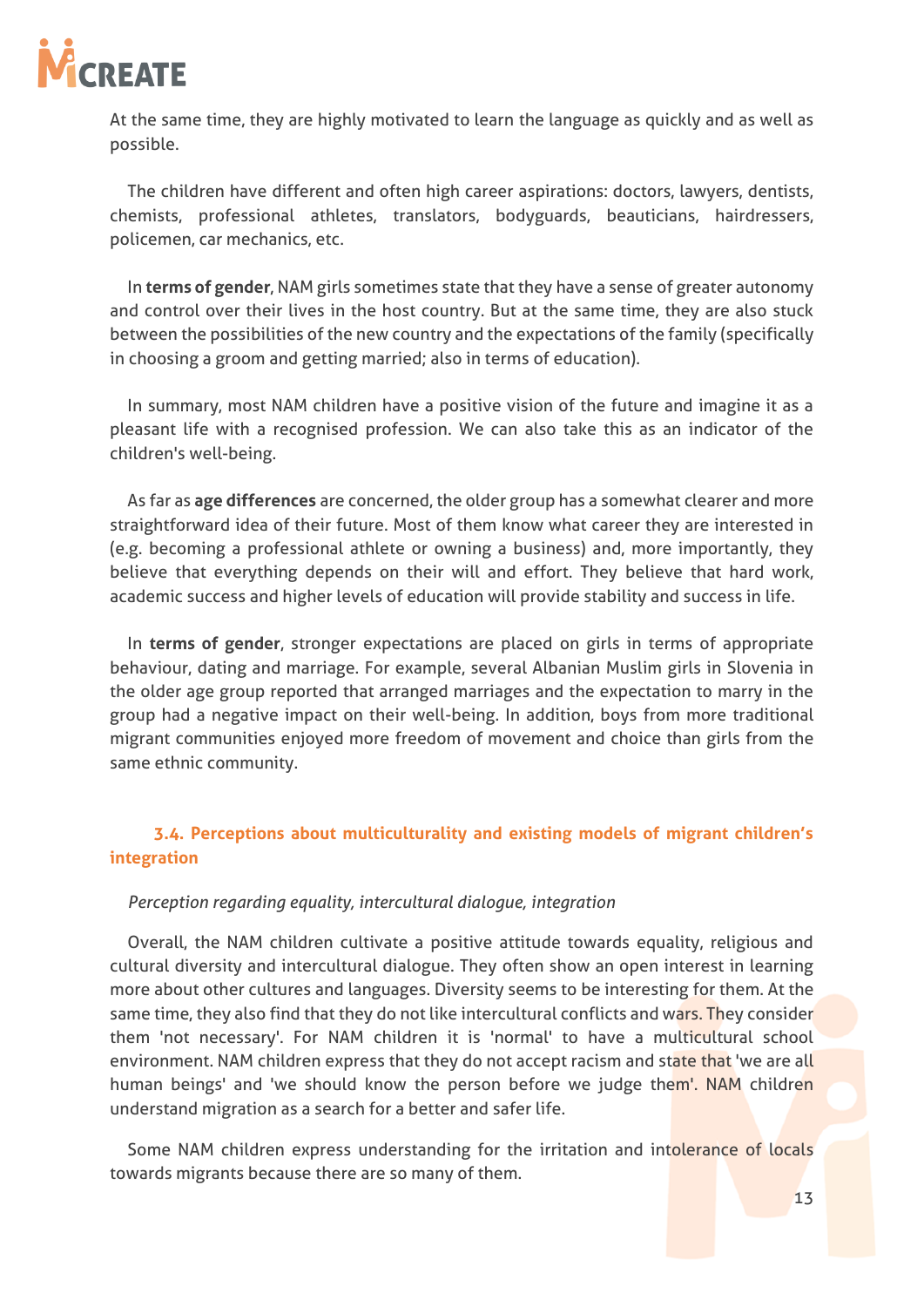![](_page_16_Picture_0.jpeg)

Some Muslim girls express concern about not being able to practise their religious dress code (hijab in public spaces). In Denmark, one girl wondered why people feel the need to correct their language even though they understand it. However, few reported explicit experiences of discrimination and racism, stating that this was very rare. For the older ones in a larger community, for the younger ones mostly in the school environment. At the same time, some children from our sample have difficulties understanding and accepting that other religions celebrate and observe their holidays differently (Poland). We also found that NAM sometimes perceives migrants of other cultural origins as a threat.

#### *Perception of integration, Advantages &Weaknesses & Good practices*

#### **Perception of integration**

NAM children predominantly perceive integration as a process of 'adapting' and 'having to learn many things', 'having to learn the language of the host country as quickly and as well as possible'. These views portray integration as a personal effort where the child has to adapt and learn the new language, culture, etc. In general, NAM children express a willingness and hope to become productive members of the host society, actively learn languages, make friends and engage in the local and wider community. All these characteristics show that NAM children are active subjects of the integration process and at the same time that they take the burden of integration primarily on themselves. This is especially true for the older age group.

The following sentence also summarises well the NAM children's understanding of integration and at the same time shows that integration is not a simple assimilation:

*'The more you integrate into society, the easier it is, but of course you must not forget your roots and your origin' (17 y., female, Serbia, lives in Austria).*

From the children's point of view, learning the language of the host country is absolutely central in the integration process. The ability to speak with peers and classmates helps to make friends and establish relationships - this is the second most important aspect of integration according to the children of NAM. It is not only important to have friends, but also to have native Danish, Slovenian, Austrian, Polish ... friends, as was often stated.

#### **Advantages & Weaknesses**

Factors that have a positive impact on the integration process, from the children's point of view, are language acquisition, (also) having local friends, participating in leisure activities and sports, being supported and accepted by school, teachers and peers, that the host society is a socially equitable country, that the system supports integration (e.g. supportive bureaucratic procedures), that there is no discrimination in school and society, etc.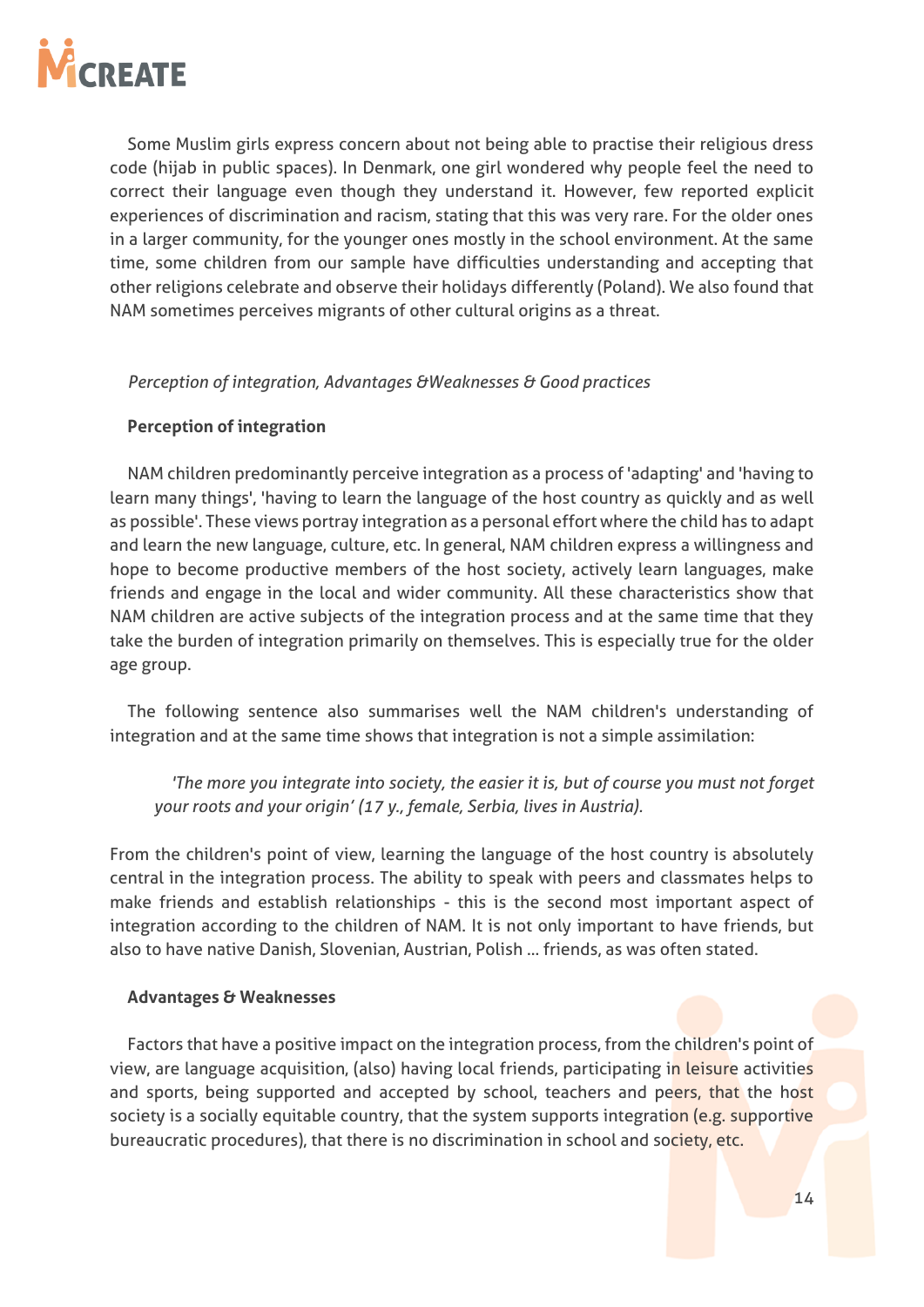![](_page_17_Picture_0.jpeg)

The integration process is also promoted when NAM children are given the opportunity to introduce their country of origin and culture to their classmates, when they receive additional language support and when they receive support upon arrival in the form of an introduction week, an 'aula d'acollida', a buddy or tutor, as well as school support in the form of a special learning status (possibility to set dates for exams in advance, etc.).

What are the weaknesses of the existing integration measures as pointed out by NAM children? In some countries, and especially in Denmark, many children would like a more attentive welcome system and more support, especially in the first days and weeks of school, so that they can find their way around the building and become familiar with everyday school life. Another weakness is the lack of opportunities to speak to teachers and classmates at school in their mother tongue and, in the case of Slovenia, not receiving more hours of additional language support. Some children state that the fact that their emotional and social needs are not taken into account seriously and more systematically also has a negative impact on the integration process (the child should be seen more holistically and not only as a 'future successful student').

In Denmark, isolated reception classes that last too long - sometimes NAM children spend three years there - are also criticised by the children. The weakness of too long reception classes is that they isolate migrant children and do not give them the opportunity to meet and socialise with Danish peers to get to know 'Danish life'. In comparison, Austrian 'reception classes' last less time (2 years) and once migrant children reach a 'basic' level of communication, they are accepted into regular classes, the same is true for Spanish aulas d'acollida. However, as reported in the Austrian case, NAM children are often expected to reach more than a basic level of language proficiency in order to be admitted to regular classes. As a result, NAM children spent too much time in reception classes, missed other subjects and were not assessed. Thus, a 12-year-old NAM child enrolled in the reception class for two years may leave school without graduating. Another weakness is monocultural and smaller schools/classes that lack diversity.

A major barrier to integration is the lack of local friends and the fact that the school, teachers, classmates and the local community do not engage in the process of welcoming and integrating. When the responsibility for integration is shifted to the migrant child alone.

Another weak point is the inadequate treatment of the migrant family and its members by the school, local authorities, government... (e.g. lack of access to proper translators, cultural mediators, paternalistic or discriminatory approach, victimisation, stigmatisation, etc.).

As a **concrete good practice** for better integration NAM children exposed the following:

• Additional language support (in the form of extra language classes, teaching assistants who speak the child's language, seats near the child who speaks the same language, etc.).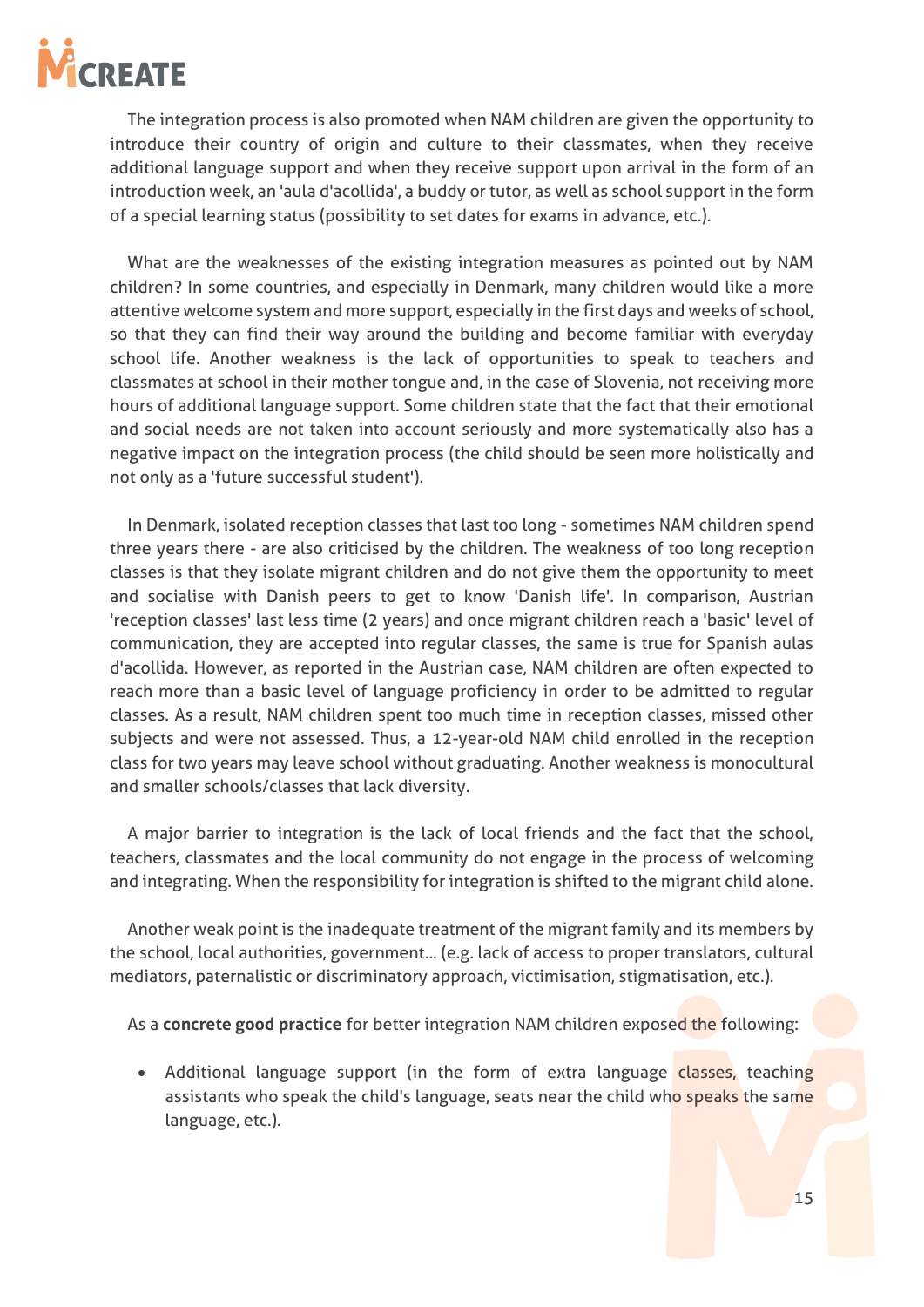![](_page_18_Picture_0.jpeg)

- Additional teaching in other subjects, general learning support or special learning status (with some adaptations).
- Buddy system/peer tutor system
- Introductory week (before school starts to introduce the institution, school life, local community and main buildings and points, etc.);
- Introduction of new pupils to the class by a teacher and/or the migrant children themselves
- Lots of group work in school and class outings (easier to get to know the other children)
- Opportunity to introduce the migrant country, culture and language to the class
- Cultural festivals (an opportunity to get to know other cultures)
- Use of video and film material to promote multiculturalism in intercultural coexistence at school
- Creating a multicultural school environment, visible multiculturalism in schools, also multicultural teachers
- Tolerant and open attitude of the school, zero discrimination policy in schools.
- Promoting cooperation of the school with the local community, the neighbourhood (opportunity to explore the neighbourhood, the city, visit parks, cultural sites, etc.)
- A collaboration with other local organisations such as "Casal infants", "Youth Centres", etc. that directly impact the children's well-being, influence the students' learning performance, develop social and emotional skills, foster relationships, etc.

# <span id="page-18-0"></span>**4. Concluding remarks**

Our comparative study has shown that regardless of the social, political and cultural differences between the countries observed on the one hand, and the differences in educational systems and immigration/integration policies on the other, NAM children living in different host societies in Europe have very similar experiences.

The experiences and observations of the NAM children from our study regarding the migration and integration pathway often overlap with what is already known by many other authors and what adults (researchers, teachers, policy makers, etc.) believe the needs of NAM children are. What differs, however, is the focus and views on the methods of how successful integration should be achieved.

In our comparative report, we focused on children's well-being and overall life satisfaction, not just integration. Our starting point was that general well-being is positively related to the integration process and that people/things/circumstances/approaches that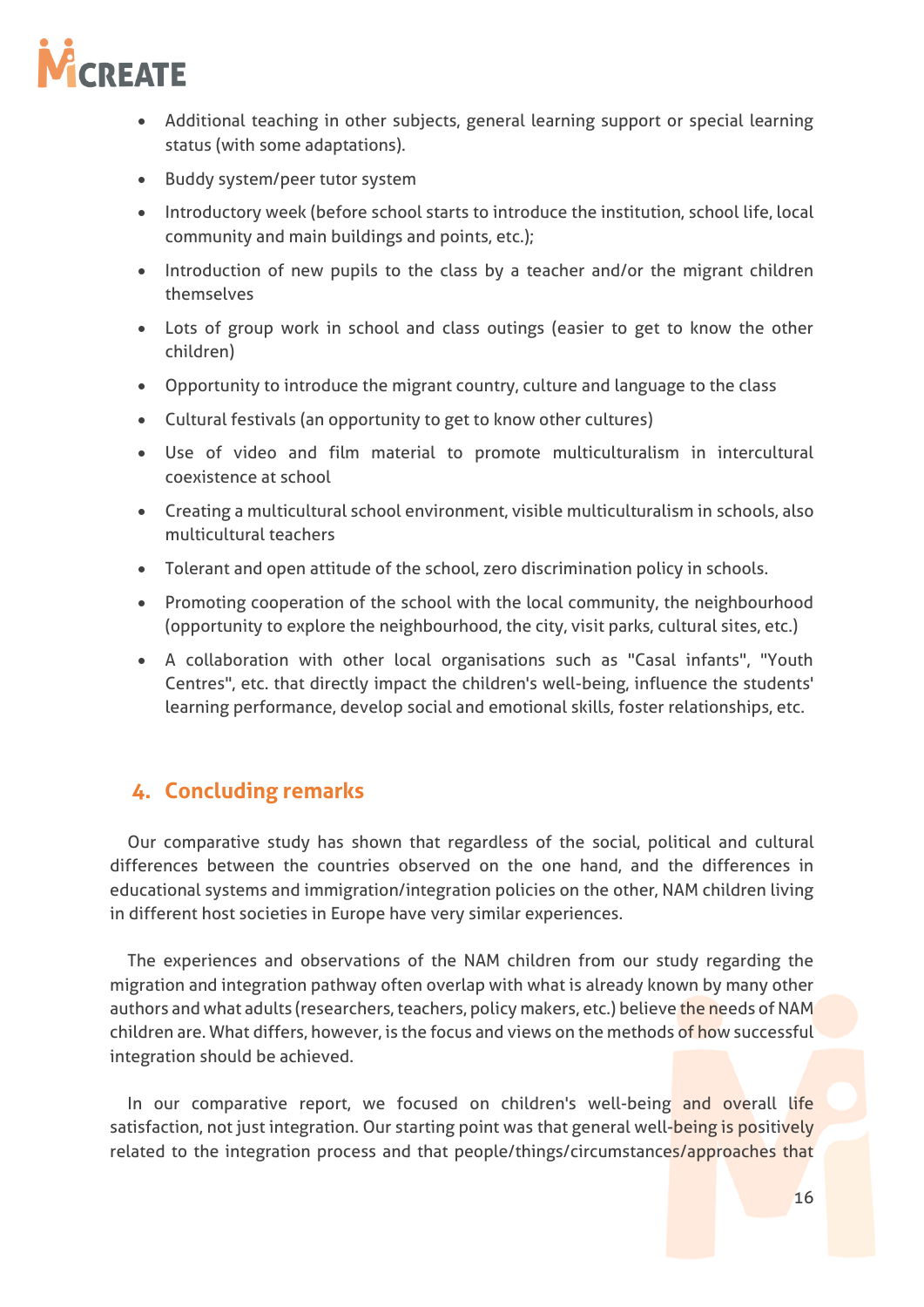![](_page_19_Picture_0.jpeg)

have a positive impact on children's well-being promote children's sense of belonging, participation and the process of 'becoming a part of'.

NAM children see the **(extended) family** as the most important factor in their lives, influencing their well-being and overall life satisfaction. The family is perceived as a source of psychosocial support and guidance, a safe refuge, a source of identity and belonging, and a source and support for successful integration. As a result of this support, integration interventions (school) targeting only NAM children should focus more on the child's family rather than only on the NAM child. The weaknesses of existing integration practises, as seen by NAM children themselves, also reveal "inadequate treatment of migrant families and their members" by schools, local authorities and governments.

The second most important factor influencing overall life satisfaction and well-being is **friends and schoolmates**, according to NAM children from six countries studied. Immediately after establishing some form of friendship relationships, the well-being of NAM children increases. Furthermore, it is not only important to have a friend, but from an integration and well-being perspective, it is also important to have **a local friend**. Consequently, school activities should aim to provide sufficient opportunities to meet with peers, socialise with local children and promote peer socialisation and friendship building (e.g. teamwork, school trips, avoiding or shortening the spatial and psychological separation of NAM children from the rest of the children, etc.).

**Learning the language** of the host society is also a key challenge for newly arrived migrant children in all countries from the children's perspective. Language proficiency is closely linked to socialisation, making friends and participating in school life. NAM children proved to be highly motivated to learn the main national language as quickly and as well as possible. They also recognise and rate highly the support and encouragement they receive from teachers and classmates in this regard. Finally, the fact that the NAM children have local friends also contributed significantly to the improvement of language acquisition.

What is worrying to some extent, but at the same time reflecting the nature of existing integration policies for migrant children and the everyday reality in European schools, is that NAM children perceive their integration as a process in which they have to adapt and learn the main national language and culture. **The burden of becoming part of the host society is on them.** They often express a willingness to learn the language of the host country and become 'productive' members of the new society.

These perceptions and the high motivation to adapt, be part of society and work on integration can be partly explained by the fact that the vast majority of NAM children perceive **migration** to the host society as **'upgrading' and as a positive change** in their lives. Furthermore, they perceive the host societies as offering them better future opportunities in the European states (education, job prospects), and that life here is safer, more beautiful, more democratic and freer. The vast majority of NAM children from our sample also stated that they plan to stay in the host country as adults and that they have different and often high expectations regarding education and future work.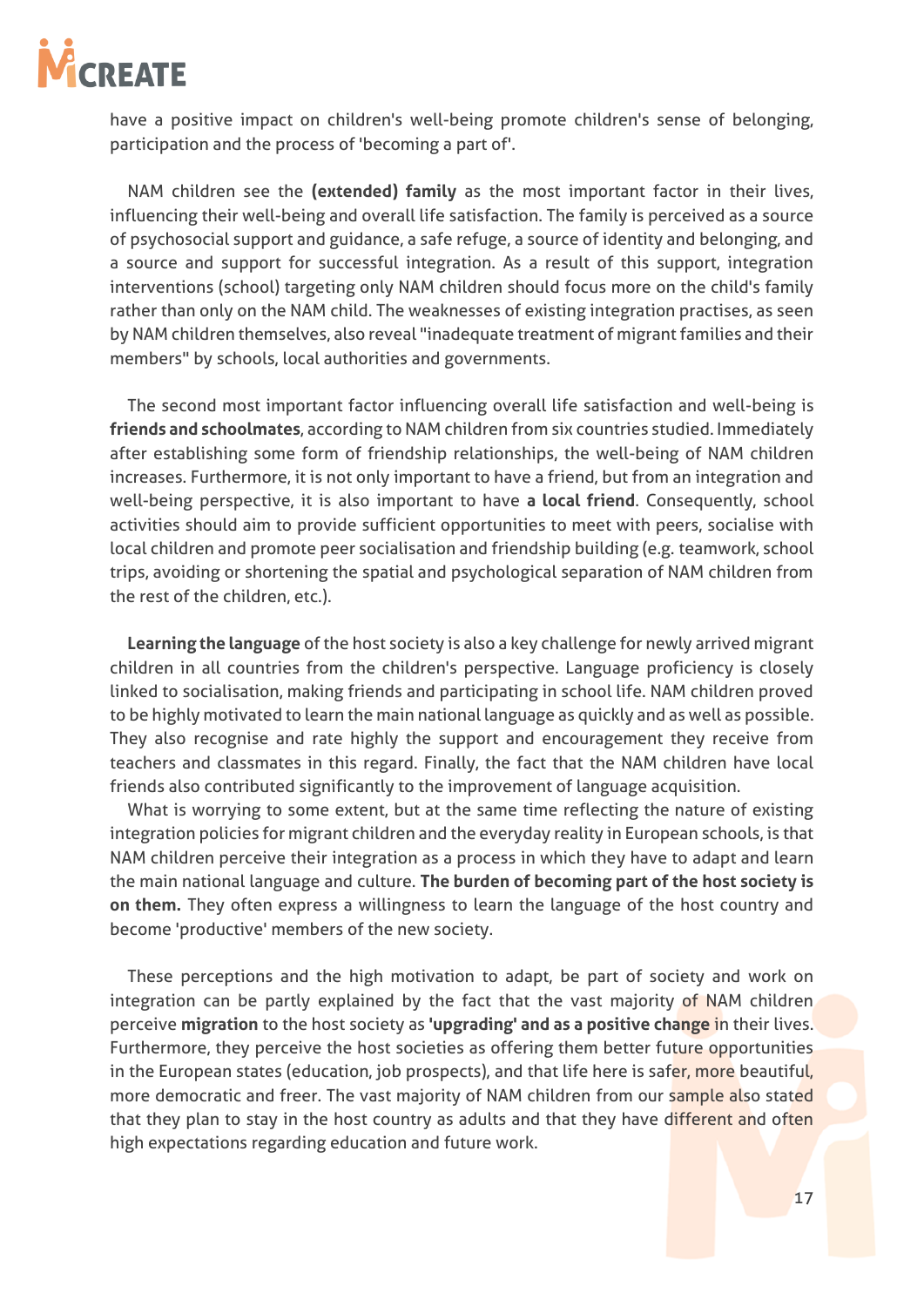![](_page_20_Picture_0.jpeg)

The third important factor affecting the integration process is the **teachers/educational staff**. In general, NAM children perceive them as helpful and supportive. They feel that they can rely on them, this is especially true for the younger cohort groups. However, there are still differences between teachers and between schools. Some NAM children still report intolerant, ignorant or insensitive teachers regarding their special position and needs. Therefore, permanent and systematic trainings for teachers addressing issues such as interculturality, integration, discrimination, etc. are needed.

On a positive note, many NAM children from our sample reported being **happy overall and having a good life**. The feeling of happiness is closely related to having a family, having friends, having supportive teachers and school environment, having supportive classmates and having a religious and/or ethnic community.

![](_page_20_Figure_3.jpeg)